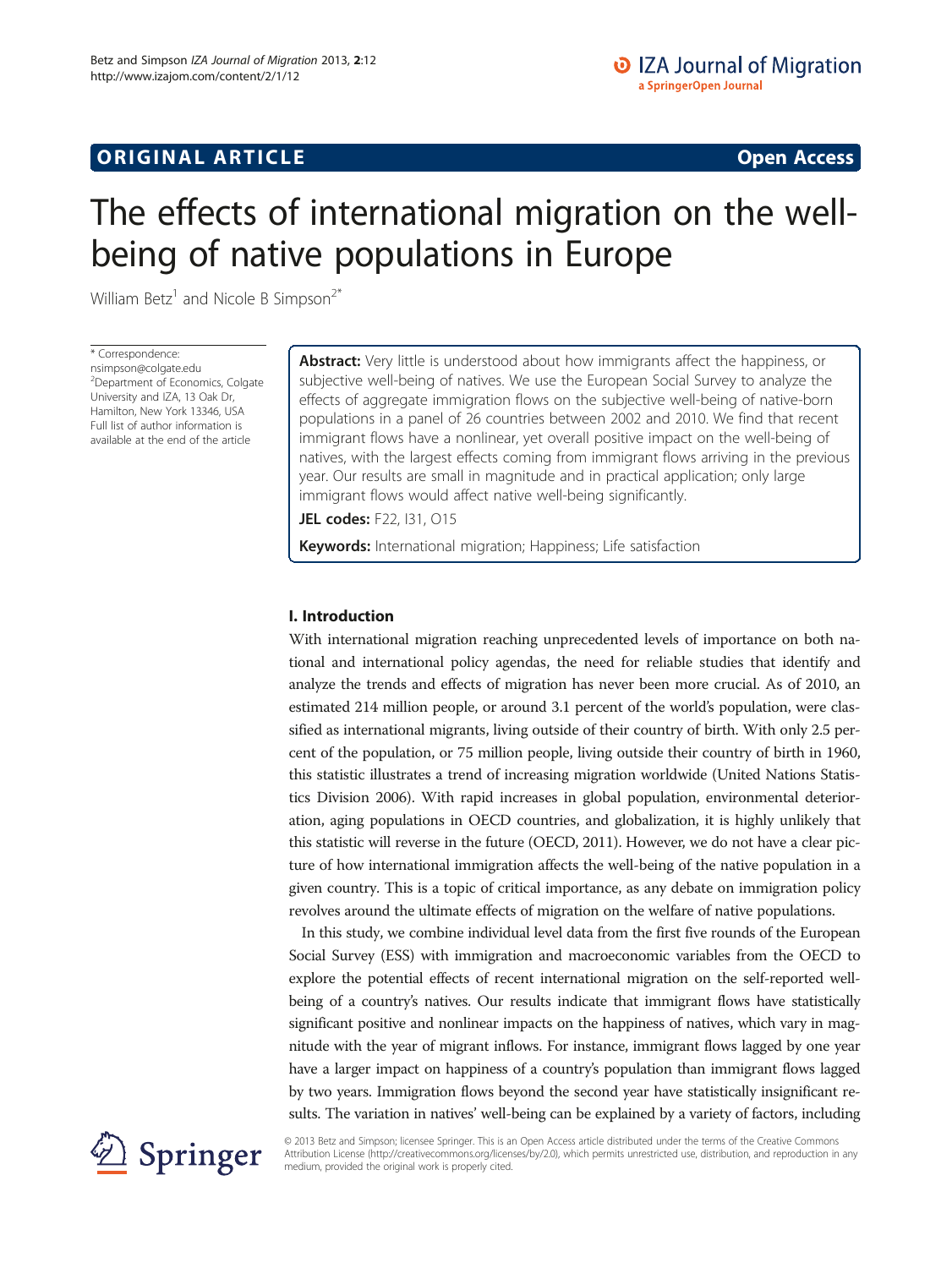immigrant assimilation, the inflexible European labor market, and the complementary effects of immigration on the country of migration. However, as a whole, the impacts are quite small, and only large influxes of immigrants would have significant effects on the happiness and life satisfaction of natives in the host countries.

These results, coupled with prior research on the impacts of immigration on natives, suggest that immigration may provide an overall benefit, albeit a small one, for a country's local population. These benefits could come through a variety of channels, including complementary factors of production, lower relative prices of goods and services produced by migrants, improved labor market efficiency, and economic growth resulting from higher demand for goods and services, job creation, and economies of scale (Borjas, [1995;](#page-19-0) Borjas, [2001](#page-19-0); Borjas and Katz, [2005;](#page-19-0) Münz et al. [2006](#page-20-0)).

To date, relatively little research has been conducted on the specific relationship between migration and happiness. However, one recent paper by Akay et al. ([2012](#page-19-0)) addresses a similar topic using the German Socio-Economic Panel (GSOEP) and INKAR datasets<sup>1</sup>. Using a correlated random-effect model as their benchmark model, they study the impact of immigration rates on the overall well-being of both German-born natives and immigrants in Germany<sup>2</sup>. Their paper concludes that immigration provides a "robust, positive effect" on native well-being. The study also constructs indicators of assimilation to analyze how the effects of immigration may change when immigrants become further assimilated into the region. They find that when immigrants are not very assimilated, they have close to a zero effect on native well-being, but immigrants who are "intermediately assimilated" have the highest effect on native well-being (p.24). However, once immigrants become even more assimilated they again have zero effect on the population's well-being. While Akay et al. ([2012](#page-19-0)) analyze immigration over a series of regions in Germany; we expand the scale of this study to a series of 26 countries and utilize the European Social Survey to analyze the impact of immigrants on a larger scale. Furthermore, we use an OLS (Ordinary Least Squares) fixed effects regression with lagged immigration variables as our benchmark model.

Other related literature provides interesting background when approaching the topic of happiness and migration. Specifically, Polgreen and Simpson ([2011\)](#page-20-0) used the World Values Survey to discover a U-shaped relationship between emigration rates and happiness: emigration decreases as happiness increases in relatively unhappy countries, but rises as happiness increases in relatively happy countries. Furthermore, migration has been shown to negatively affect the happiness of family members left in the home country and that migrants, on average, tend to have a lower happiness score than non-migrants, suggesting that migrants may be mistaken in thinking that moving will increase happiness (Borraz et al., [2008](#page-19-0); Bălțătescu, [2007](#page-19-0); Knight and Gunatilaka, [2010;](#page-20-0) Bartram, [2010, 2011](#page-19-0)). While these studies do not specifically address the welfare impacts that migrants have on native populations, they provide an interesting perspective on how happiness, or the perception of happiness, affects migration decisions and outcomes<sup>3</sup>.

Though there is a relative lack of research examining immigration and native well-being, there are a multitude of studies that explore other channels through which migration affects the native population, from wages and labor market performance to internal immigration rates and population growth. It is these studies that provide a large impetus for our research. If immigrants have significant impacts on the native population in other important manners, there could be a significant correlation between migration and native happiness.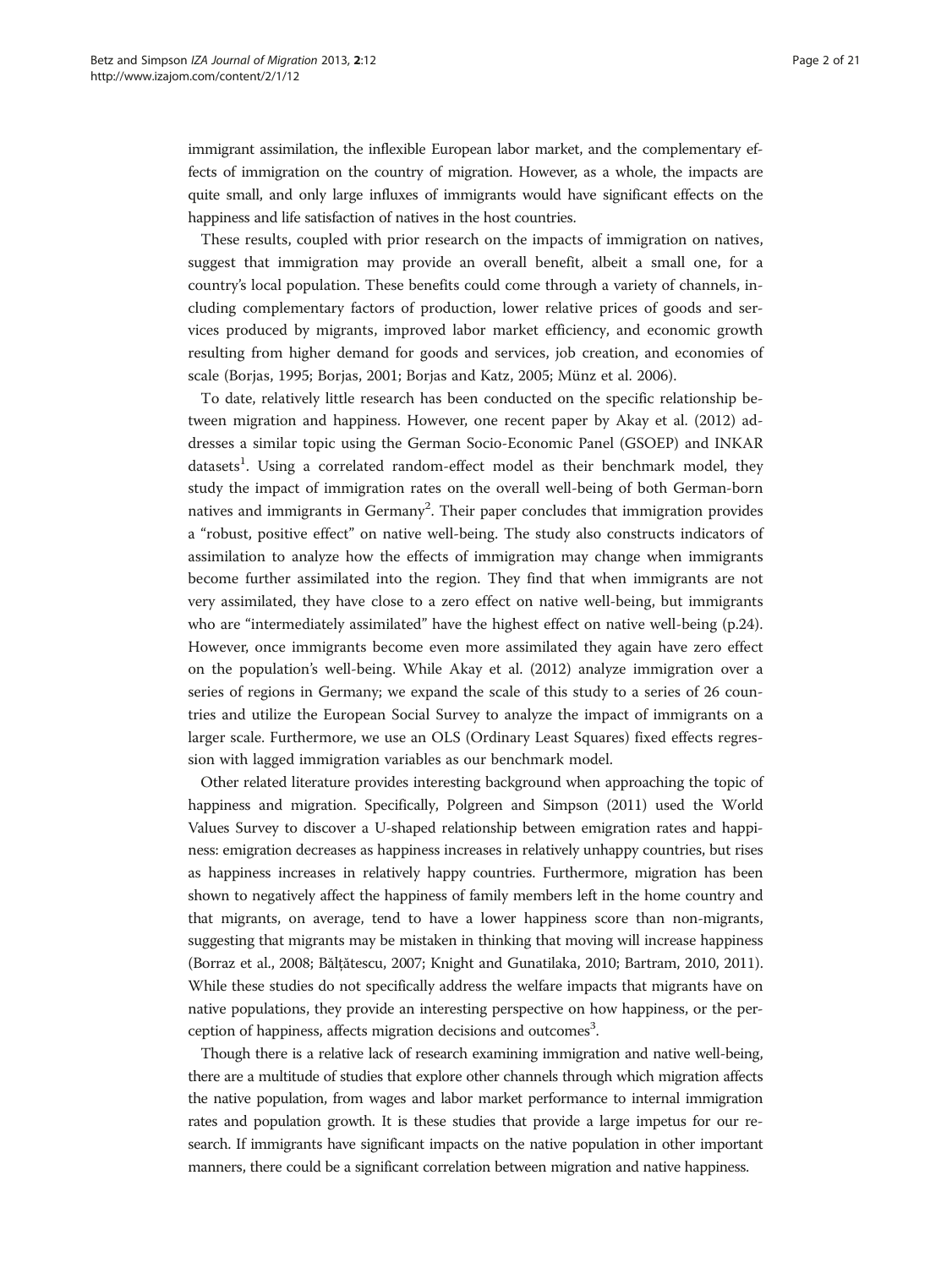David Card, one of the prominent researchers looking at the impacts of immigration on natives, has sought to explore the specific effects of migration on the population of the United States. Card ([2001\)](#page-19-0) found that immigration flows have a small negative impact on the wages of low-skilled natives and did not cause large native outflows. He also found a small negative relationship between immigration and native employment rates. It is important to note that the magnitude of the estimated impacts of immigrants were small, with immigration (during the 1980s) reducing wages and employment rates in high migrant cities by one to three percent. His results confirm those of other studies, such as Friedberg and Hunt ([1995](#page-20-0)), Card [\(1990\)](#page-19-0), Butcher and Card ([1991](#page-19-0)), and Card and Lewis [\(2007\)](#page-19-0), which conclude that there are small effects, if any at all, of immigration on U.S. wages. Card [\(2007\)](#page-19-0) also shows that immigrants have small but non-negligible effects on the welfare of U.S. natives through a variety of other factors, including increased housing prices, expanded tax base, undesirable "peer group" effects, and the hindrance of "effective" governance.

Borjas and Katz ([2005](#page-19-0)) provide another perspective on the impact of immigration on U.S. natives. They find that the increased number of low-skill immigrants over the past several decades, mainly from Mexico, has negatively affected the wages of low-skilled natives and has benefitted those who are highly skilled $4$ . This result confirms Borjas' ([2003\)](#page-19-0) study in which he found that the wages of competing workers were lowered by 3 to 4 percent for every 10 percent increase in immigrant supply. In his 2003 study, Borjas states that immigration "substantially worsened the labor market opportunities faced by many native workers" (p. 1370). However, he does recognize some of the potential advantages of immigration. He reports that natives could benefit from relative price decreases of low-skill intensive goods and services, increased labor market efficiency, and production complementarities (Borjas, [1995;](#page-19-0) Borjas, [2001;](#page-19-0) Borjas and Katz, [2005\)](#page-19-0).

While studies performed by Borjas and Card have focused on immigration into the U.S., several studies focus on European immigration. Staffolani and Valentini ([2010](#page-20-0)) examine the impact of immigration on the Italian labor market. They assert that all natives in the so-called "regular sector" experience increased wages with immigration flows. However, they also differentiate between white- and blue-collar jobs, stating that while natives with white-collar jobs always benefit from immigration, blue-collar natives can either win or lose depending on a variety of immigration factors. A similar study conducted by Falzoni et al. ([2007](#page-20-0)) asserted that immigration negatively affected Italian blue-collar wages, but white-collar wages were not significantly affected. Other studies, conducted using data from Spain and the United Kingdom, countries that have both seen large immigration increases over recent decades<sup>5</sup>, conclude that employment and wage rates are not significantly affected by immigration shocks (Carrasco et al., [2008](#page-19-0); Dustmann et al., [2005\)](#page-19-0). Several studies have also examined the complementary aspects of immigration in Europe. Dustmann et al. ([2003](#page-19-0)) notes that empirical evidence suggests that immigration flows enhanced wage growth in the UK. In Italy, another study illustrated that migrants actually increased the wages of national manual workers (Gavosto et al., [1999\)](#page-20-0). However, others, including Angrist and Kugler ([2002](#page-19-0)), contend that the inflexible labor market institutions in Europe, encompassing firing costs, restrictive collective bargaining agreements, rigid wages, and high business entry costs, will most likely exacerbate the pain caused by immigration to natives in the long-run.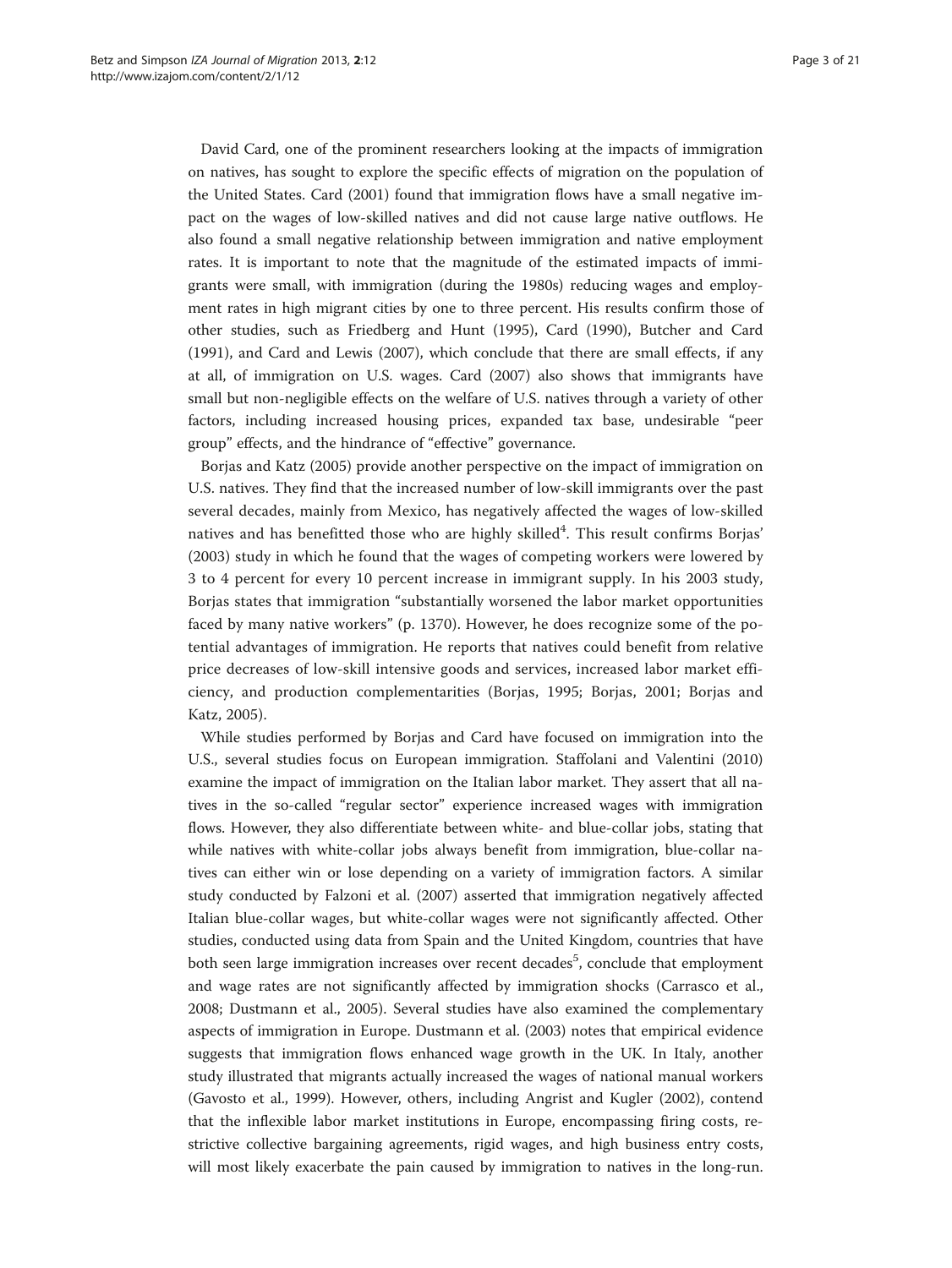In fact, Angrist and Kugler ([2002\)](#page-19-0) find that increased immigration is negatively associated with native employment rates in a panel of European countries. Furthermore, Boeri ([2010](#page-19-0)) contends that native perceptions of immigrants worsen during periods of recession.

These studies depict the large potential for immigration to have both adverse and beneficial effects on the native population of a country. Some of the factors that immigration has been shown to affect, such as wages and employment, are also correlated with happiness<sup>6</sup>. Therefore; it could be likely that immigration is also correlated with measurements of subjective well-being and happiness, thus motivating our study.

Given the nature of the ESS cross-sectional data that we use to study the relationship between happiness and migration inflows, endogeneity is a potential issue. While we can examine how the happiness and immigration are associated, current theory does not provide us with the information necessary to determine the direction of causality (Simpson, [2013](#page-20-0)). Even though we tend to frame the discussion in the mindset that migrants could possibly have an effect on the happiness of natives, one should keep in mind that it could be happiness (or lack thereof) of the native population that attracts (or dissuades) migrants from moving to the native country. We account for endogeneity through the use of multiple lagged independent variables, specifically regarding our main variable of interest, immigration flows. Utilizing lagged immigration variables also enables us to analyze any dynamic effects that immigrant flows may have on native well-being. In addition, we include country fixed effects in our analysis which should help to alleviate endogeneity.

#### II. Empirical specification

The determinants of well-being can be modeled as:

$$
W_{i,k,t} = \alpha + \beta_1 X_{i,k,t} + \beta_2 F_{k,t-y} + \varepsilon_{i,k,t}
$$
\n<sup>(1)</sup>

where  $W_{i,k,t}$  is the self-reported measure of well-being of individual i in country k in time period t and  $X_{i,k,t}$  is a series of variables that account for a variety of socioeconomic and demographic factors that may impact happiness. The error term,  $\varepsilon_{i,k,t}$ , accounts for unobservable factors and measurement error in our model. For instance, so-called "exaggeration" effects<sup>7</sup> caused by individuals not being able to objectively report their well-being would be captured by our error term (Frey and Stutzer, [2002](#page-20-0)). The estimated coefficients are represented by  $\alpha$ ,  $\beta$ <sub>*I*</sub>, and  $\beta$ <sub>2</sub>. Because immigration flows in a given time period may not have immediate effects on the native population, whether direct, indirect, or merely perceived, it is necessary to account for immigration flows in previous years, represented by  $F_{k,t-y}$  where y represents the lag structure.

Equation (1) provides the basis for the benchmark specification of our empirical equations. Substituting happiness as our measure of well-being and including all controlling variables and fixed effects, we get our baseline empirical specification:

*Happiness<sub>i,k,t</sub>* = 
$$
\alpha + \beta_1 \log(F_{k,t-y}) + \beta_2 \{ \log(F_{k,t-y}) \}^2 + \beta_3 EU_{k,t} + FE_t + FE_k + \beta_4 X_{i,k,t}
$$
  
+  $\beta_5 Y_{k,t} + \varepsilon_{i,k,t}$  (2)

where the dependent variable is the happiness index of individual  $i$  in country  $k$  at time period t. Our independent variables of interest are those concerning immigration flows. Each term is composed of the lagged immigration flows  $F$  (in thousands) into country  $k$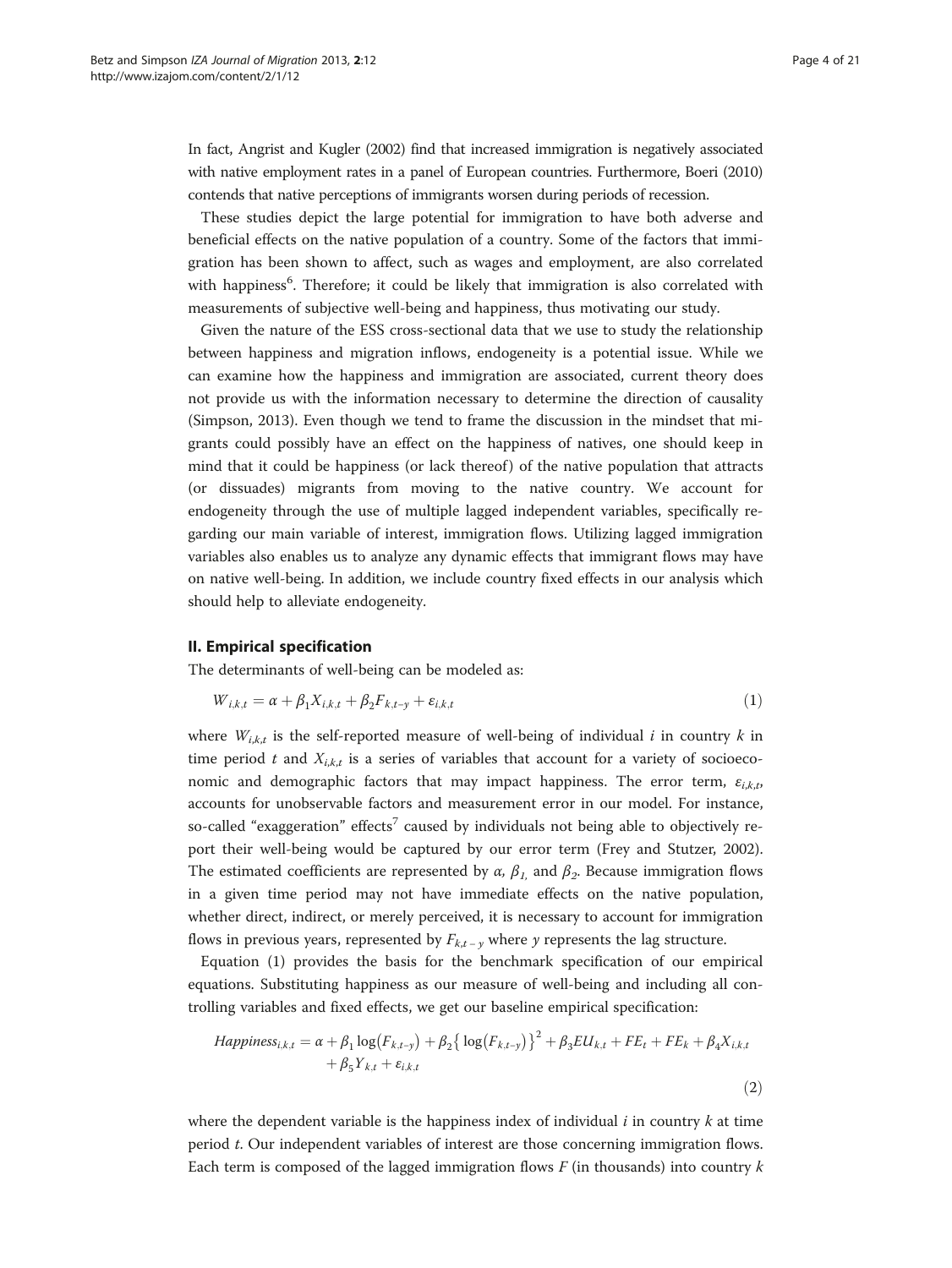in time period  $t-y$ . We take the natural logarithm of immigration flows, and square the terms to consider non-linear relationships. The immigration flow variables can take large values, so taking the natural logarithm produces estimated coefficients of similar magnitude to the other control variables<sup>8</sup>. In fact; Simpson and Sparber ([2013](#page-20-0)) justify the use of natural logarithms for immigrant flow variables.

To control for additional factors that may influence the relationship between happiness and immigration flows, we also include time  $(FE_t)$  and country  $(FE_k)$  fixed effects in the model. We have a dummy variable 'EU' that takes a one if a country is in the European Union at a given time  $t$ , and zero otherwise. Finally, multiple control variables on both the individual  $(X_{i,k,t})$  and macroeconomic level  $(Y_{k,t})$  are included, which are discussed in detail in the next section.

In addition to examining the impact of immigration on happiness, we also explore the influence of migration on overall life satisfaction. Thus, we also substitute happiness with a measure of life satisfaction and compare the results with our baseline specification.

#### III. Data

Due to the relative richness of European immigration data, the primary data source used for examining our model is the European Social Survey (ESS, [2013\)](#page-20-0). The ESS is a multistage cross-sectional survey conducted biannually that covers over 30 nations, both within and outside of the European Union (EU). The survey was established in 2001 and is currently conducting its sixth round. For the purposes of this study, we utilize the cumulative dataset composed of the first five survey rounds (2002, 2004, 2006, 2008 and 2010). In addition, we use only countries that had enough immigration data available over the rounds they participated in. This left us with 26 observable countries, each with at least two rounds of ESS data containing approximately 500 to 2,000 respondents each (reported in Table [1](#page-5-0)).

#### a. Subjective measures of well-being

As a relatively new subject of research, self-reported well-being measures have been greeted with some skepticism within the economic community. Because such measures are subjective and cannot be directly observed, unlike most data utilized by economists, some economists have rejected them as "unscientific." In addition, some argue that such measures are too simplistic and do not present meaningful data (Frey and Stutzer, [2002](#page-20-0)). If this is the case, economists studying happiness would be presented with significant problems when analyzing and interpreting results. However, recent papers by Di Tella and MacCulloch ([2006\)](#page-19-0), Frey and Stutzer ([2002](#page-20-0)), Kahneman and Krueger ([2006](#page-20-0)), and Layard [\(2006](#page-20-0)) suggest that the study of happiness within economics can bring about meaningful and beneficial results to the profession, especially in regard to policy formation.

Kahneman and Krueger ([2006](#page-20-0)) provide several key arguments for the benefits of using such data, not the least of which include more accurate welfare analysis and a greater understanding of how to maximize societal welfare. Layard [\(2006\)](#page-20-0) complements this discussion by advocating for the use of happiness in the field of economics, stating that better theory and policy would result from greater "insights of revealed preference"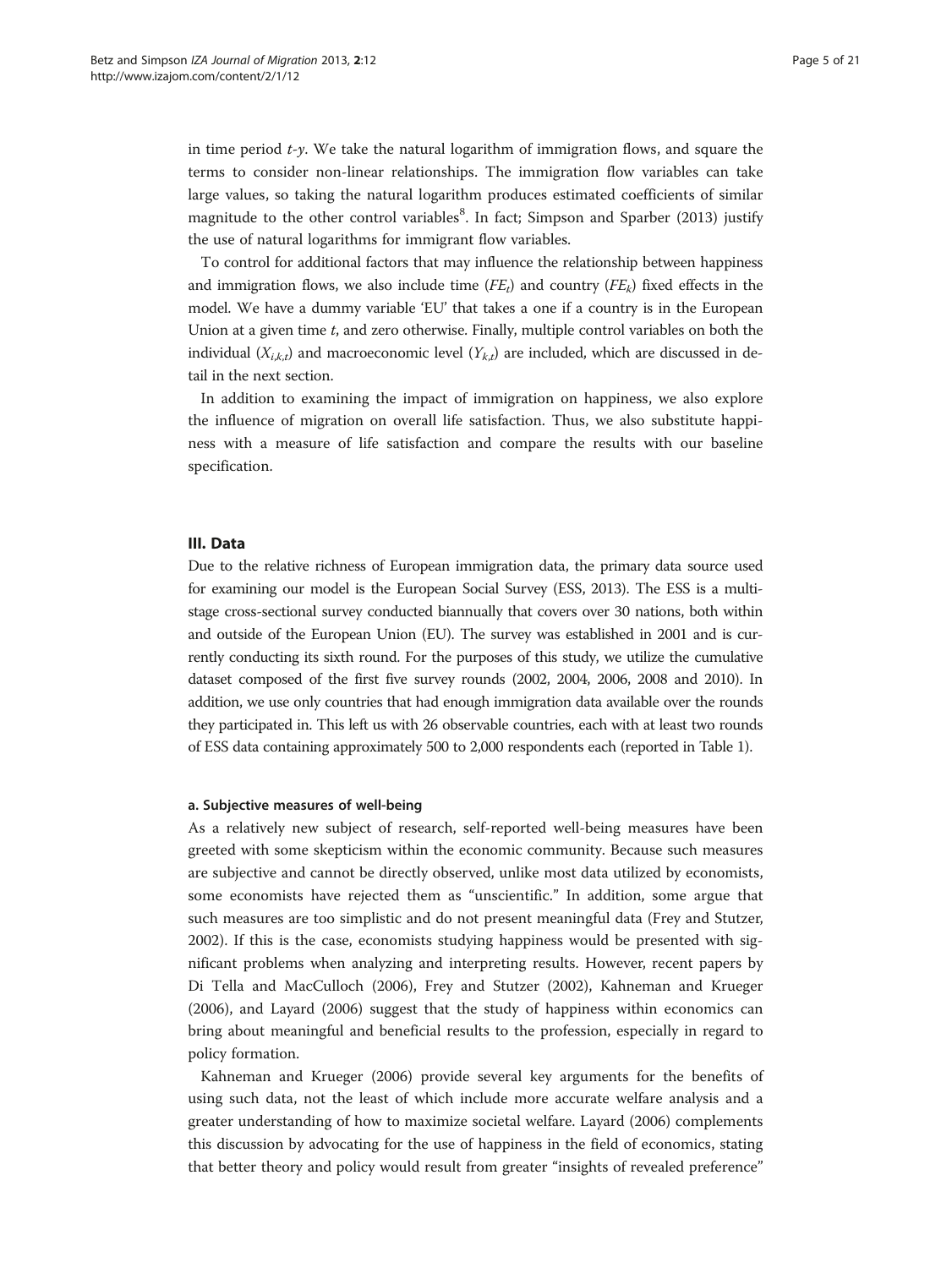<span id="page-5-0"></span>

| Table 1 Number of observations by country and year (in the sample using ESS data) |  |  |  |  |  |  |
|-----------------------------------------------------------------------------------|--|--|--|--|--|--|
|-----------------------------------------------------------------------------------|--|--|--|--|--|--|

|                     |                           | Observations by year     |                |                          |               |               |
|---------------------|---------------------------|--------------------------|----------------|--------------------------|---------------|---------------|
| Country             | <b>Total observations</b> | 2002                     | 2004           | 2006                     | 2008          | 2010          |
| Austria (AT)        | 3,728                     | 1,269                    | 1,142          | 1,317                    |               |               |
| Belgium (BE)        | 6,549                     | 1,271                    | 1,228          | 1,404                    | 1,397         | 1,249         |
| Bulgaria (BG)       | 4,764                     | ÷                        | $\overline{a}$ | 1,032                    | 1,769         | 1,963         |
| Cyprus (CY)         | 2,395                     | $\overline{\phantom{0}}$ | $\overline{a}$ | 756                      | 967           | 672           |
| Czech Republic (CZ) | 5,442                     | 829                      | 1,748          |                          | 1,313         | 1,552         |
| Denmark (DK)        | 6,185                     | 1,201                    | 1,211          | 1,226                    | 1,295         | 1,252         |
| Finland (FI)        | 7,142                     | 1,725                    | 1,802          | 1,661                    | 1,954         | $\frac{1}{2}$ |
| France (FR)         | 7,186                     | 1,129                    | 1,380          | 1,554                    | 1,689         | 1,434         |
| Germany (DE)        | 10,190                    | 2,113                    | 1,945          | 1,947                    | 2,056         | 2,129         |
| Hungary (HU)        | 6,101                     | 1,408                    | 1,231          | 1,203                    | 1,098         | 1,161         |
| Ireland (IE)        | 6,883                     | 1,512                    | 1,591          | 1,034                    | 1,292         | 1,454         |
| Israel (IL)         | 3,080                     | 1,136                    | $\frac{1}{2}$  | $\overline{a}$           | 1,015         | 929           |
| Italy (IT)          | 1,590                     | 611                      | 979            | i.                       | $\frac{1}{2}$ | ÷,            |
| Luxembourg (LU)     | 1,158                     | 563                      | 595            | $\overline{\phantom{0}}$ |               | $\frac{1}{2}$ |
| Netherlands (NL)    | 7,566                     | 1,879                    | 1,471          | 1,488                    | 1,391         | 1,337         |
| Norway (NO)         | 7,605                     | 1,832                    | 1,572          | 1,547                    | 1,353         | 1,301         |
| Poland (PL)         | 6,916                     | 1,718                    | 1,364          | 1,342                    | 1,255         | 1,237         |
| Portugal (PT)       | 4,039                     | 972                      | 1,096          | 1,065                    | 906           | ÷,            |
| Russia (RU)         | 5,692                     | ÷                        | $\overline{a}$ | 1,806                    | 1,934         | 1,952         |
| Slovakia (SK)       | 4,096                     | $\overline{\phantom{0}}$ | 832            | 948                      | 1,173         | 1,143         |
| Slovenia (SI)       | 4,721                     | 1,058                    | 931            | 1,017                    | 862           | 853           |
| Spain (ES)          | 5,555                     | 905                      | 923            | 1,004                    | 1,431         | 1,292         |
| Sweden (SE)         | 7,579                     | 1,646                    | 1,631          | 1,559                    | 1,512         | 1,231         |
| Switzerland (CH)    | 5,687                     | 1,272                    | 1,341          | 1,132                    | 1,032         | 910           |
| Turkey (TR)         | 3,500                     |                          | 1,594          | $\overline{a}$           | 1,906         | ÷,            |
| United Kingdom (GB) | 8,026                     | 1,582                    | 1,332          | 1,669                    | 1,769         | 1,674         |
| <b>Total</b>        | 143,375                   | 27,631                   | 28,939         | 27,711                   | 32,369        | 26,725        |

(p. C33). In fact, Layard believes that "the prime purpose of social science should be to discover what helps and hinders happiness" (p. C32).

One does, however, have to treat happiness measures with caution. Special considerations must be taken into account when comparing individuals across cultures and time. Di Tella and MacCulloch [\(2006\)](#page-19-0) mention that interpersonal comparisons of happiness indicators among small numbers of individuals continue to be problematic. According to their research, these problems can be attributed to an "exaggeration" effect, where individuals scale their happiness differently from others. That being said, it has been seen that these problems are reduced dramatically when the number of individuals being compared increases. With over 140,000 observations being used in each regression, "exaggeration" effects and any other biases due to comparing small numbers of individuals should virtually disappear from this study. In addition, a gamut of recent studies has lent increasing legitimacy to the practice of comparing well-being over both time and countries $\rm{^9}.$  Our study utilizes country fixed effects to account for any differences in mentality or culture among countries.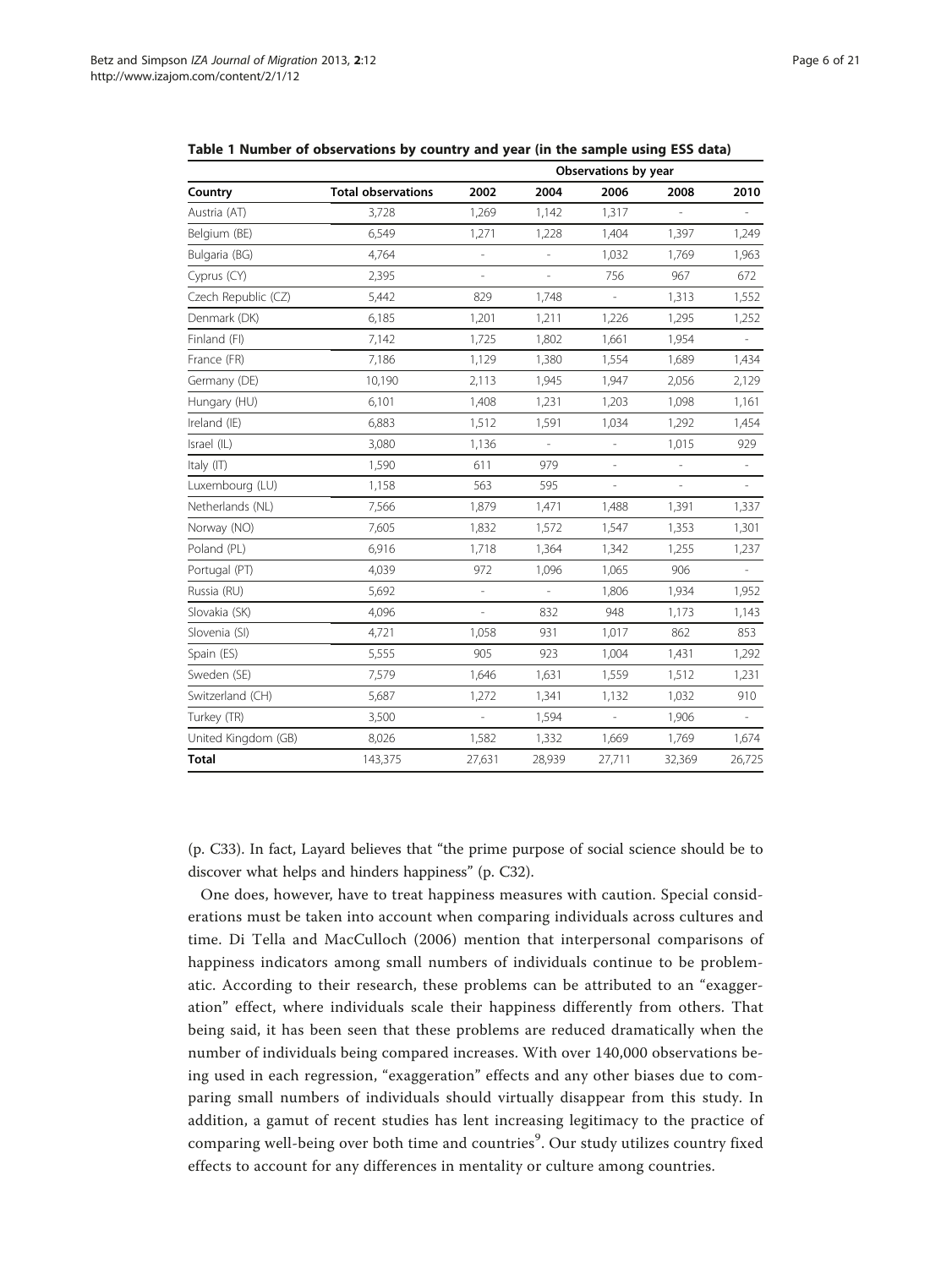The ESS provides two separate measures of individual well-being: happiness and life satisfaction. The following questions were asked during the survey process:

- "Taken all things together, how happy would you say you are?"
- -"All things considered, how satisfied are you with your life as a whole nowadays?"

Both of these questions were answered on a 0 to 10 scale, with 0 being "extremely unhappy/ dissatisfied" and 10 being "extremely happy/extremely satisfied." Several studies have shown a high correlation between life satisfaction and happiness (Schyns, [1998](#page-20-0); Blanchflower and Oswald, [2004](#page-19-0)). Other studies have shown that there is a distinct difference between the two measures. Stevenson and Wolfers ([2008](#page-20-0)) have revealed that life satisfaction and happiness measure certain variables differently (e.g. GDP per capita) and that there is a psychological difference between the two concepts. We therefore include both measures in our analysis.

# b. Immigration

We next discuss the control variables. First, the immigrant status of ESS respondents proved to be slightly problematic as the ESS does not directly ask whether one is a native of the country or not. However, the survey does ask a series of questions relating to immigration status, including whether the respondent was born in the survey country and whether they had citizenship status in that country. For this paper, we use a strict classification of natives, by classifying them as those who were both born in and had citizenship in the survey country. Under this classification, 9.0% of respondents over the 5-year cumulative ESS dataset were considered non-native and were excluded from our analysis.

To obtain immigration flow statistics for each of the 26 countries used in the study, we utilize the international migration database of the OECD  $(2012)^{10}$  $(2012)^{10}$ . This allowed us to acquire immigration statistics for not only the year that the survey was conducted but also for the three years preceding the immigration. We were then able to merge these immigration statistics with the ESS database.

In addition to happiness and immigration data, several socioeconomic controls also needed to be included in the regressions as controls. Based on the findings of previous studies, we decided to include variables for income, gender, age, health status, education level, religiosity, and children at home. Also included were several macroeconomic variables for each country, including real GDP growth rate and the civilian unemployment rate. We now describe each of these variables.

# c. Income

One of the most controversial topics in happiness research has centered on the relationship between income and happiness. Easterlin ([1974\)](#page-19-0) found that while individual happiness increases with rising income, increases in real GDP per capita across society are not associated with rising happiness. Therefore, one's subjective well-being will change with increases in income, but will change inversely with the increase in the income of those around them. Easterlin's conclusions have led many to believe that income is not strongly linked to individual well-being above a certain threshold where basic needs are fully met $^{11}$ . Nevertheless, Ball and Chernova ([2008](#page-19-0)) published a study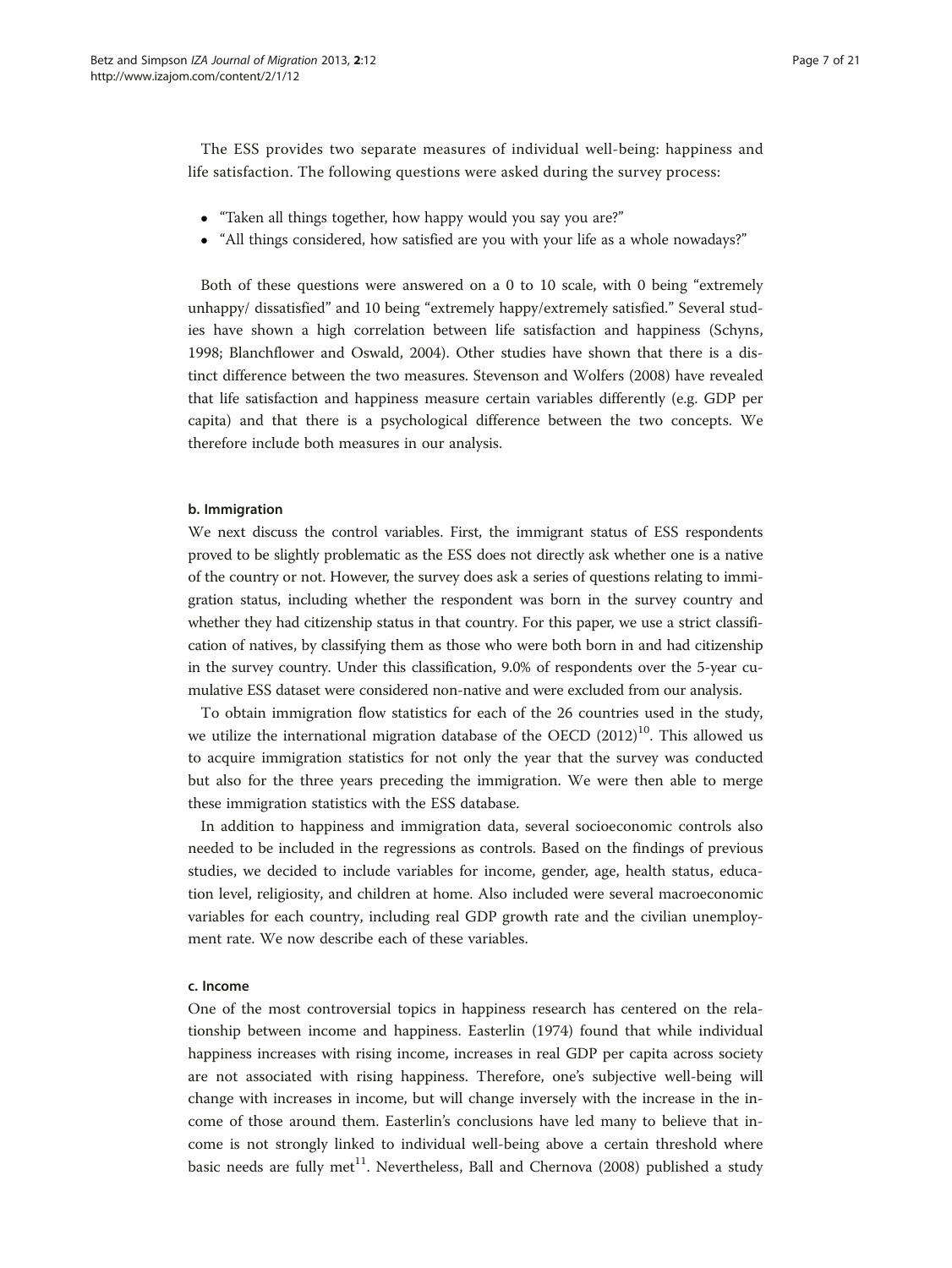with results contradictory to Easterlin's conclusion. They assert that changes in both relative and absolute income have significant impacts on the well-being of an individual. This result is also confirmed by Frijters et al. [\(2004\)](#page-20-0), who found that large increases in real household income following the reunification of East and West Germany were associated with increases in life satisfaction.

To analyze the effect of income in our study, two issues needed to be addressed. First, all income reported by the ESS was recorded in brackets (or ranges), rather than discrete numbers. To deal with the income brackets, we followed a technique similar to that used by Ball and Chernova [\(2008\)](#page-19-0) and Bartram [\(2011\)](#page-19-0), using the midpoint of each income bracket as an approximation of the individual's family income in Euros. For the highest bracket, in which there was no upper bound, we use a figure equal to 120% of the lower bound of the bracket to acquire an approximate income value. The second issue we had to contend with was that income was recorded as two separate questions within the cumulative ESS data file. The first question  $(\#43 - \text{hinctnt})$  was asked during the first three rounds of the survey. It asked individuals to add up their household's total net income from all sources and then report which letter on a queue card corresponded to their income bracket in Euros. Respondents could report their income in the most familiar method to them: weekly, monthly, or annually $12$ . A second measurement of income was used by the ESS in the fourth and fifth rounds of the survey. This measure also dealt with household total income, but the categories of income were regionally based and distinctive for each country. As a result, income brackets were based in local currency and needed to be converted into Euros before being combined with the first measure of income. Using conversion rates given in the ESS Round 4 Appendix 5 and ESS Round 5 Appendix 2, all income was converted into Euros and then combined with the income categories from the first three rounds<sup>13</sup>. All income measures were then converted into 2005 Euros using the European Central Bank Harmonized Index of Consumer Prices.

#### d. Other control variables

Beyond measures of income, several additional variables were included to control for a variety of demographic effects. First, to account for any possible differences in gender, a dummy variable 'female' was created that takes a one if the respondent is female and zero otherwise. We also included a variable to account for the well-documented association between age and measures of subjective well-being. The ESS includes observations for individuals aged 14 or older. Due to several studies confirming a quadratic relationship between age and happiness/life satisfaction indicators<sup>14</sup>, it was necessary to account for age as well as age-squared.

Several noteworthy studies have confirmed the result established by Helliwell and Putnam ([2004\)](#page-20-0) that self-assessed health status is a strong contributing factor to life satisfaction and happiness. Ball and Chernova [\(2008\)](#page-19-0), Safi [\(2010\)](#page-20-0), and Bartram ([2011](#page-19-0)) all have found that health was a significant variable in relation to life satisfaction. The ESS asked individuals to rate their general health on a 1–5 scale, with 1 being 'very good' and 5 being 'very bad'. Approximately 60 percent of our sample reported having better than 'fair' health. Due to this bias, we decided to include health status as a series of dummy variables: Very Good, Good, Fair, and Poor. Very poor health served as our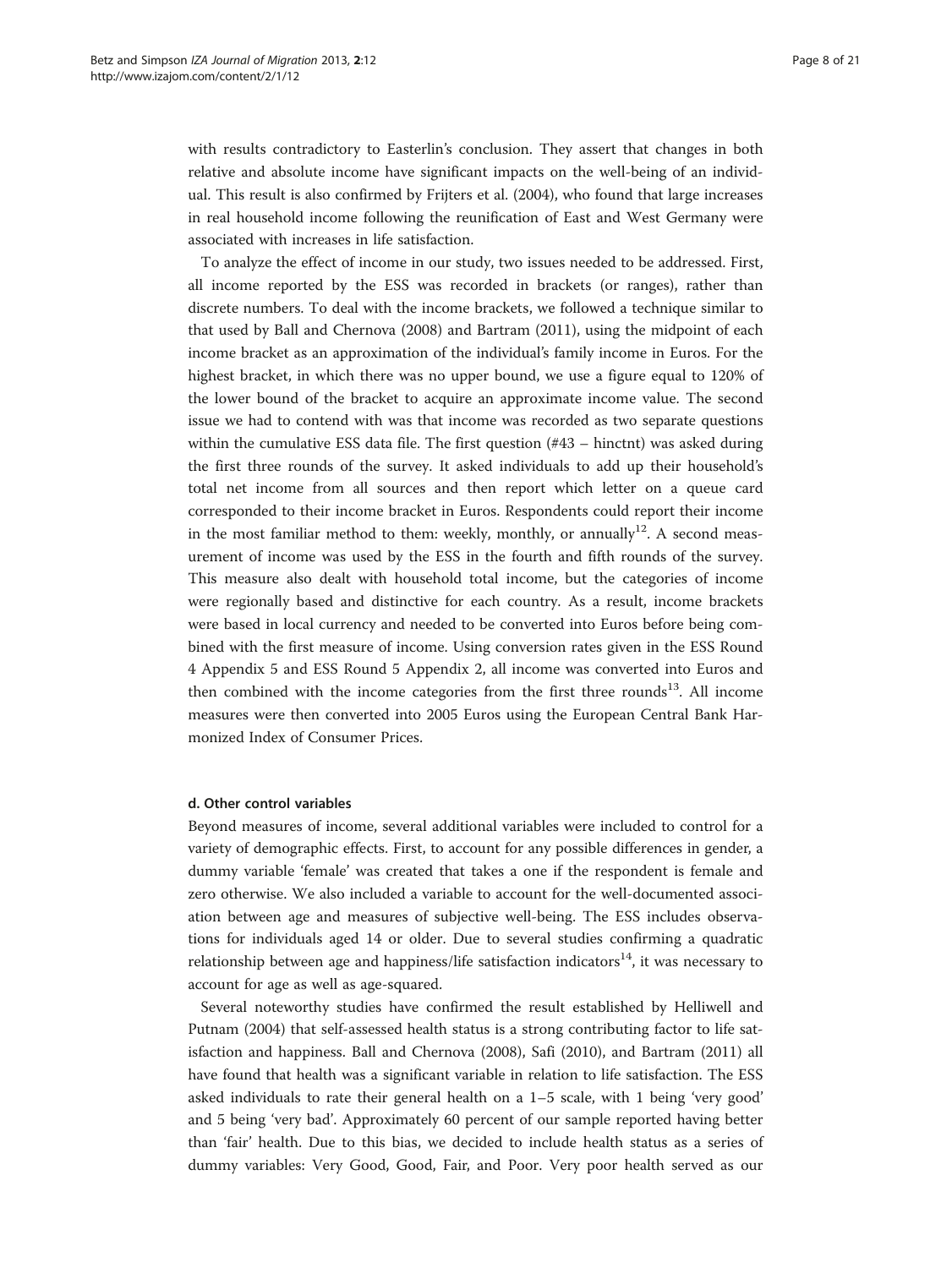omitted variable in all regressions. Including self-reported health status has other benefits as well. Helliwell and Putnam ([2004](#page-20-0)) state that "including self-reported health among the predictors of subjective well-being…has the added advantage of tending to offset the effects of any 'positivity' or 'optimism' response bias, because such a response bias ought to affect both self-assessed health and subjective well-being" (p. 1440).

Helliwell and Putnam ([2004](#page-20-0)) note that there is a slight positive correlation between education and happiness. However, they explain that this impact may be due to the correlation between higher education and increased health, and that education may in fact have no direct impact on measures of well-being. To confirm this result, we employ a continuous variable that accounts for the number of years of education for an individual.

Our study also includes controls for the marital status of an individual. Since the ESS survey recorded marital status using different questions in different rounds, it was necessary to combine each round's status into a series of dummy variables. Therefore, we created a series of five dummies: Married, Separated, Divorced, Widowed, and Single. Since some survey rounds accounted for civil partnership status in various manners, we treated all civil partnerships as if they were marriages. In all regressions, the dummy variable for Single served as our omitted variable.

Several recent studies have illustrated the importance of religion in one's subjective well-being. While studying life satisfaction in Israel, Van Praag et al. [\(2010](#page-20-0)) found that there were differences in life satisfaction indicators between religions (e.g. Muslim populations had, on average, a lower life satisfaction than Christians in Israel). Helliwell and Putnam ([2004](#page-20-0)) note that "more frequent interactions with other people in both church and community settings tend to increase the extent to which those individuals think that others can be trusted and thereby to enhance their subjective well-being" (p. 1441). Their research also determined that it is possible to differentiate between the subjective measures of religiosity, such as religious belief, and more objective ones, such as "church" attendance frequency. In addition, Ball and Chernova [\(2008\)](#page-19-0) conclude that happiness of an individual is positively correlated with increased religious importance. As such, we include a measure from the ESS on how religious an individual is $^{15}$ . One's self reported answer to how religious they are will be referred to as their religiosity.

Children have also been shown to be a statistically significant factor in the life satisfaction of an individual. Ball and Chernova ([2008](#page-19-0)) find that people with two or more children were, on average, more satisfied than those who did not have any children. However, people with only one child were not statistically more satisfied than those without any. The ESS includes a variable in which individuals denote whether they have a child living at home during the time of the survey or not.

To control for macroeconomic trends that could potentially spur or hinder immigration flows into a country, we include several key macroeconomic variables in our regressions. All macroeconomic variables included in our analysis (e.g. real GDP growth and civilian unemployment rate) were retrieved from the OECD ([2012](#page-20-0)) statistical database and are specific to each country.

#### e. Summary statistics

Using the first five rounds of ESS data, we were able to obtain a large sample of natives for our analysis, composed of 143,375 observations from 26 countries. There is large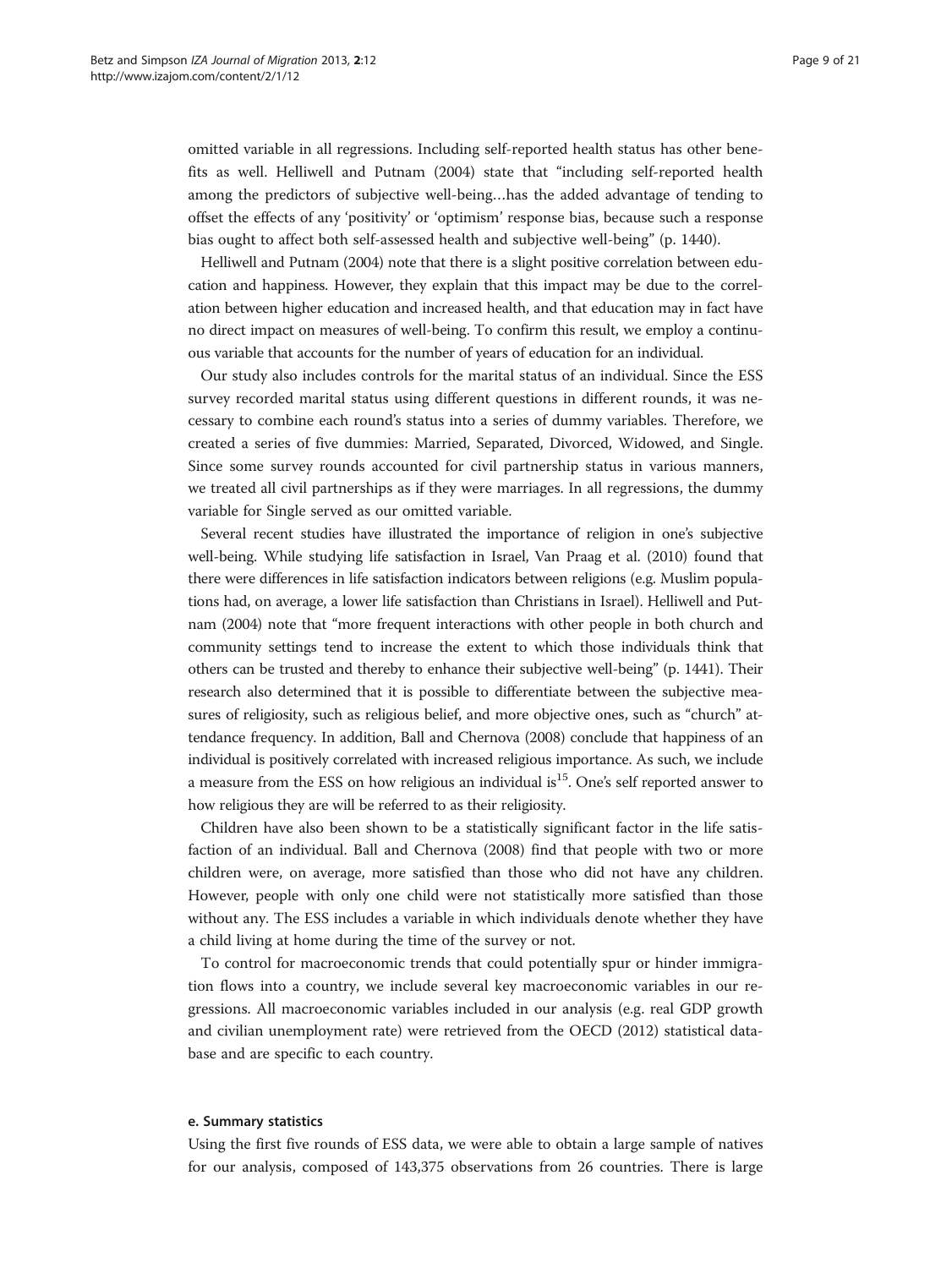variation in immigration flows between countries. The three countries within the dataset with the largest average annual immigration flows over the past decade are Germany (614,810), Spain (537,299), and the United Kingdom (346,587). Those with the smallest inflows are the Slovak Republic (8,836), Finland (12,828), and Luxembourg (13,100), as reported in Table 2. As is expected, countries with larger populations tend to have larger immigration flows. All summary statistics use the proper weighting of the cumulative ESS dataset for our study<sup>16</sup>.

There are also significant differences in happiness and life satisfaction across our panel of countries (reported in Table [3\)](#page-10-0). Denmark had the highest overall happiness (8.350) as well as the highest overall life satisfaction (8.497). Behind Denmark, Switzerland and Finland both have very high happiness levels (8.121 and 8.032, respectively). The countries with the lowest overall happiness are Turkey (6.1), Russia (6.08), and Bulgaria (5.33).

As commonly expected, we find that the distribution of real income was skewed to the right. To correct for this, we took the natural log of all income measures. We found that the mean real income was approximately  $E22,122$  with a standard deviation of €22,473 (in 2005 €).

| Country            | Average immigration inflows (thousands) <sup>2</sup> | <b>Standard deviation (SD)</b> |
|--------------------|------------------------------------------------------|--------------------------------|
| Germany            | 614.81                                               | 44.303                         |
| Spain              | 537.299                                              | 235.503                        |
| United Kingdom     | 364.587                                              | 88.889                         |
| Italy              | 314.151                                              | 137.651                        |
| Russian Federation | 234.319                                              | 88.249                         |
| Turkey             | 162.945                                              | 13.63                          |
| France             | 122.328                                              | 19.728                         |
| Switzerland        | 108.477                                              | 23.598                         |
| Austria            | 86.916                                               | 11.781                         |
| Netherlands        | 82.605                                               | 14.641                         |
| Belgium            | 77.771                                               | 16.791                         |
| Sweden             | 58.026                                               | 19.035                         |
| Ireland            | 50.709                                               | 23.563                         |
| Czech Republic     | 47.205                                               | 30.71                          |
| Portugal           | 42.273                                               | 39.414                         |
| Norway             | 37.15                                                | 12.79                          |
| Poland             | 31.689                                               | 9.585                          |
| Israel             | 31.388                                               | 20.638                         |
| Denmark            | 24.616                                               | 6.168                          |
| Hungary            | 23.003                                               | 4.835                          |
| Cyprus             | 16.815                                               | 4.053                          |
| Bulgaria           | 14.482                                               | 8.626                          |
| Slovenia           | 14.038                                               | 9.59                           |
| Luxembourg         | 13.1                                                 | 2.019                          |
| Finland            | 12.828                                               | 4.038                          |
| Slovak Republic    | 8.836                                                | 4.608                          |

#### Table 2 Average immigration flows

<sup>1</sup>Data are taken from OECD ([2012\)](#page-20-0) unless otherwise noted.<br><sup>2</sup>Annual immigration flows for each country are calculated

 $<sup>2</sup>$ Annual immigration flows for each country are calculated by taking the average of annual immigration flows over the</sup> period of 1999–2009. Immigration data for Cyprus received from Eurostat ([2013](#page-20-0)).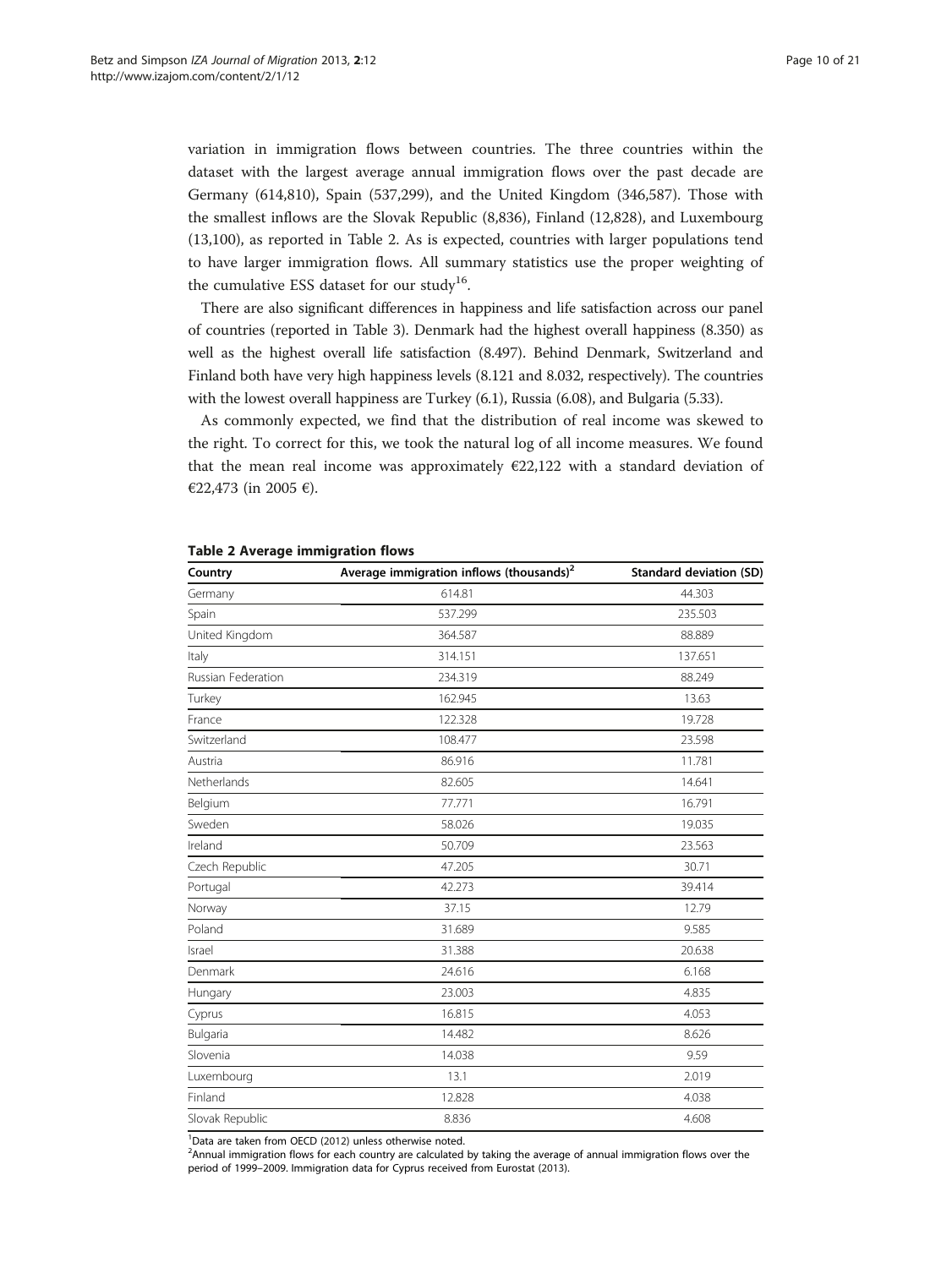<span id="page-10-0"></span>As seen in Table [4](#page-11-0), the means of the remainder of the control variables are as expected. The average age in the study is 46.4, 53% of observations are female, and at 12.08, the average number of years of education is roughly equivalent to completion of secondary education. Finally, 55.7% of the sample is married, 25.8% is single, 7.9% is widowed, 7.3% is divorced, and only 1.2% of the sample identify as separated.

# IV. Results

The primary question being addressed in this paper is whether or not immigration flows, as a whole, have a statistically significant effect on the well-being of native populations in a given country. We first address the results and significance of our benchmark empirical model, with happiness as our dependent variable. We then conduct robustness checks, specifically looking at specifications with alterations in our immigration, individual, macro, and interaction terms. Finally, we compare the results of our regressions with life satisfaction as the dependent variable with those using happiness.

It is important to note that we cluster the standard errors by countries to alleviate any concern arising from serial correlation (as pointed out by Bertrand et al., [2004](#page-19-0)). This may be important as the immigration regressor varies only at the country-year

Table 3 Overall happiness and life satisfaction by country (sorted by overall happiness)

| Country             | <b>Overall happiness</b> | <b>SE</b> | Overall life satisfaction | <b>SE</b> |
|---------------------|--------------------------|-----------|---------------------------|-----------|
| Denmark (DK)        | 8.350                    | 0.017     | 8.497                     | 0.018     |
| Switzerland (CH)    | 8.121                    | 0.020     | 8.143                     | 0.023     |
| Finland (FI)        | 8.032                    | 0.017     | 7.951                     | 0.018     |
| Norway (NO)         | 7.951                    | 0.017     | 7.829                     | 0.019     |
| Luxembourg (LU)     | 7.911                    | 0.060     | 7.851                     | 0.070     |
| Sweden (SE)         | 7.903                    | 0.018     | 7.892                     | 0.019     |
| Netherlands (NL)    | 7.816                    | 0.016     | 7.681                     | 0.018     |
| Belgium (BE)        | 7.757                    | 0.019     | 7.452                     | 0.022     |
| Ireland (IE)        | 7.624                    | 0.025     | 7.277                     | 0.028     |
| Austria (AT)        | 7.609                    | 0.033     | 7.631                     | 0.035     |
| Israel (IL)         | 7.595                    | 0.042     | 7.235                     | 0.049     |
| Cyprus (CY)         | 7.558                    | 0.038     | 7.258                     | 0.039     |
| Spain (ES)          | 7.553                    | 0.024     | 7.267                     | 0.026     |
| United Kingdom (GB) | 7.541                    | 0.022     | 7.135                     | 0.025     |
| France (FR)         | 7.267                    | 0.023     | 6.385                     | 0.032     |
| Germany (DE)        | 7.258                    | 0.020     | 6.985                     | 0.023     |
| Slovenia (SI)       | 7.161                    | 0.029     | 6.853                     | 0.032     |
| Poland (PL)         | 6.868                    | 0.026     | 6.462                     | 0.030     |
| Czech Republic (CZ) | 6.842                    | 0.031     | 6.482                     | 0.034     |
| Slovakia (SK)       | 6.643                    | 0.040     | 6.215                     | 0.045     |
| Portugal (PT)       | 6.584                    | 0.037     | 5.558                     | 0.044     |
| Italy (IT)          | 6.373                    | 0.058     | 6.692                     | 0.059     |
| Hungary (HU)        | 6.275                    | 0.036     | 5.516                     | 0.037     |
| Turkey (TR)         | 6.100                    | 0.065     | 5.974                     | 0.071     |
| Russia (RU)         | 6.082                    | 0.034     | 5.390                     | 0.038     |
| Bulgaria (BG)       | 5.330                    | 0.042     | 4.517                     | 0.043     |
| Average             | 7.235                    | 0.031     | 6.928                     | 0.035     |
|                     |                          |           |                           |           |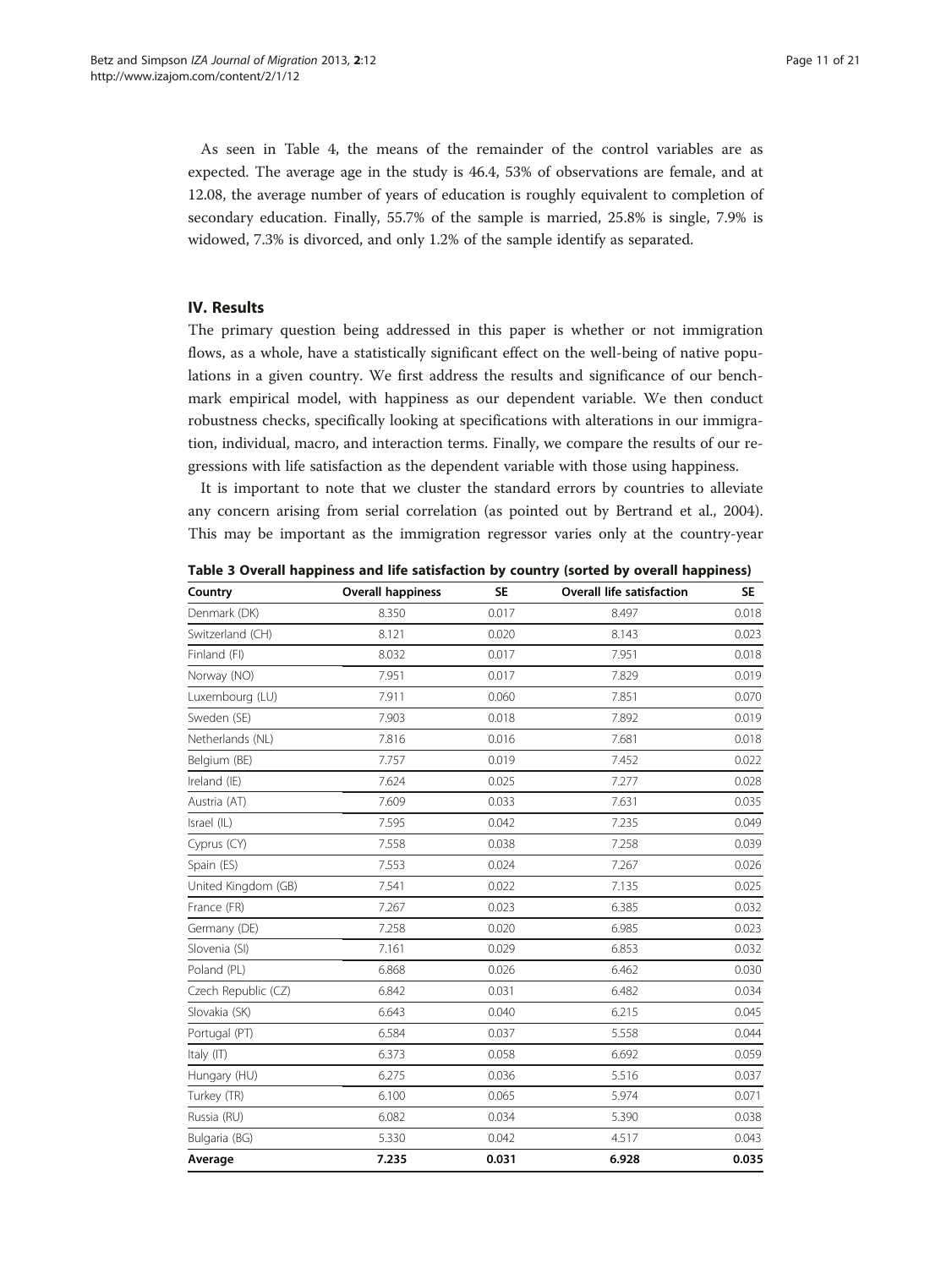| Variable           | Mean      | Std. dev. | Min          | Max     |
|--------------------|-----------|-----------|--------------|---------|
| Age                | 46.42     | 17.751    | 14           | 110     |
| Female             | 0.527     | 0.499     | $\mathbf 0$  |         |
| Real Income*       | 22,122.10 | 22,473.28 | 900          | 144,000 |
| Years of Education | 12.087    | 4.06      | $\mathbf{0}$ | 56      |
| Religiosity        | 4.602     | 2.95      | $\mathbf{0}$ | 10      |
| Child              | 0.434     | 0.496     | $\mathbf{0}$ |         |
| Very Bad Health    | 0.014     | 0.119     | $\mathbf{0}$ |         |
| <b>Bad Health</b>  | 0.081     | 0.273     | $\mathbf{0}$ |         |
| Fair Health        | 0.306     | 0.461     | $\mathbf 0$  |         |
| Good Health        | 0.428     | 0.495     | $\mathbf{0}$ |         |
| Very Good Health   | 0.169     | 0.375     | $\mathbf{0}$ |         |
| Married            | 0.557     | 0.494     | $\Omega$     |         |
| Separated          | 0.012     | 0.11      | 0            |         |
| Divorced           | 0.073     | 0.26      | $\mathbf{0}$ |         |
| Widowed            | 0.079     | 0.27      | $\mathbf{0}$ |         |
| Single             | 0.258     | 0.438     | $\mathbf{0}$ |         |

#### <span id="page-11-0"></span>Table 4 Summary statistics

\* Income is recorded in 2005 Euros.

level, but the dependent variable consists of micro-level data that varies across individuals within countries over time. All of the reported standard errors are corrected for heteroskedasticity and are clustered at the country level.

The benchmark results (Table [5](#page-12-0)) are presented in multiple sections: immigration variables, macro controls, and demographic controls<sup>17</sup>. By examining the results of our immigration variables, the first lag term of immigrant flows yields a positive coefficient, while the second lag term yields a negative coefficient, and both are significant at the 1% level or better. This suggests that perhaps the effect of immigrants on the happiness of natives changes the longer the immigration population stays in the host country. In addition, the magnitude of the estimated coefficient is larger (in absolute value) for the second lag, indicating that immigrant flows have slightly varying impacts on happiness over time. Our estimation also indicates that the squared-terms for immigrant flows are both significant, suggesting a non-linear relationship between lagged immigrant flows and the happiness of natives.

In fact, when evaluating the differential effect of increases in immigrant flows, we find an overall positive effect on happiness. For example, our estimates for the first lag of immigrant flows suggest that the net effect of a ten percent increase in immigrant flows scale (at the sample mean) increases the happiness of natives by approximately 0.07 points on a 0 to 10. The linear term causes a 0.0589 point increase in happiness, but the squared-term leads to a 0.012 increase, thus a gain in 0.0709 points, holding all other variables constant<sup>18</sup>. If the increase in immigration occurred two years earlier, the impact on native happiness would be, on average, smaller at 0.002 (at the sample mean); the negative effects in the linear term are negated by the positive effects in the squared term. While we report positive impacts of immigration, even the largest effects would be relatively small. It is important to note the small magnitude of our results are to be expected, as immigration is likely to have a small overall impact on native well-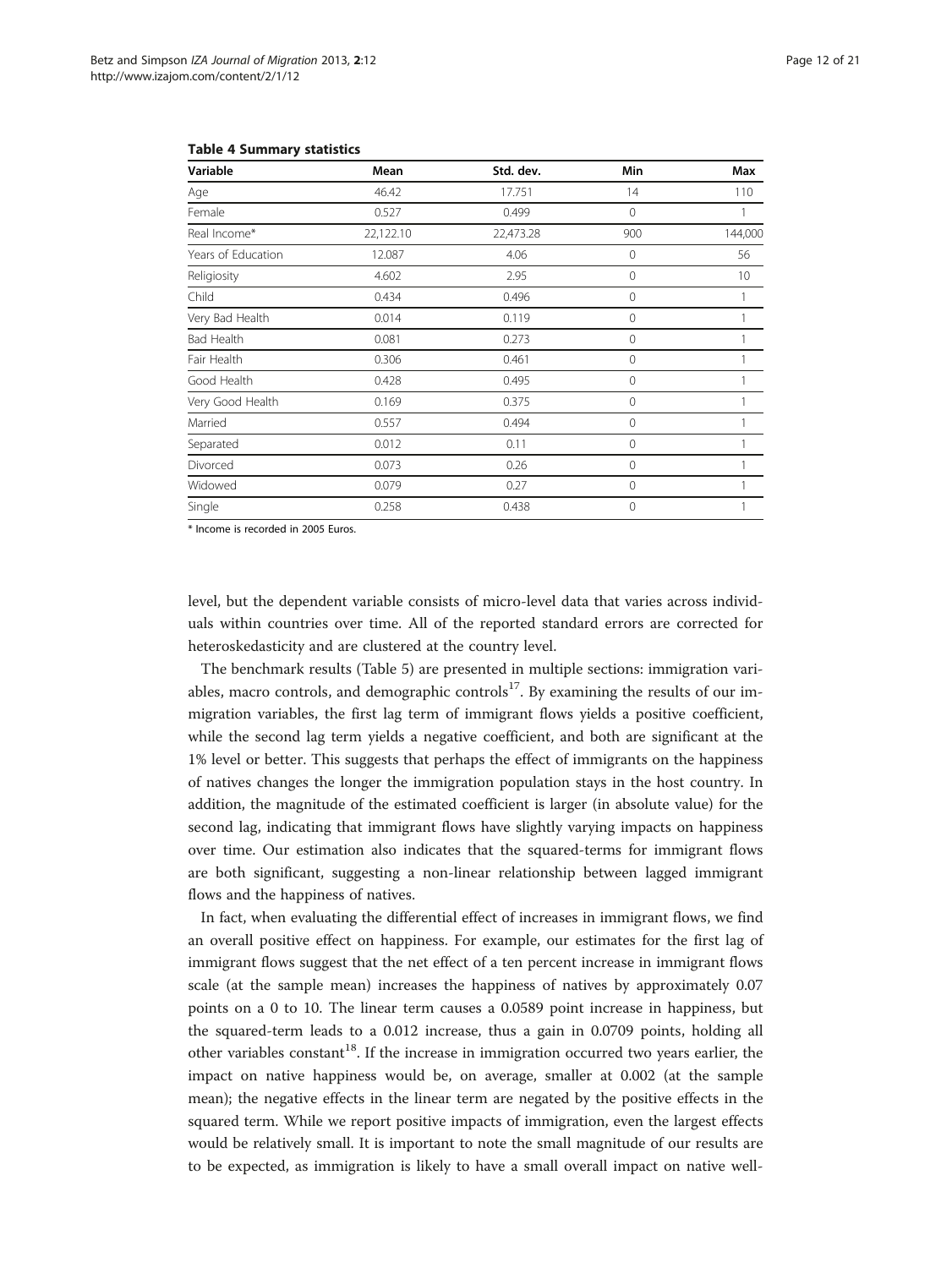|                              | (1)<br><b>Happiness</b> |            |  |
|------------------------------|-------------------------|------------|--|
|                              |                         |            |  |
| <b>Immigration Variables</b> |                         |            |  |
| Ln (Immflow1YearLag)         | $0.589***$              | [0.190]    |  |
| Ln (Immflow2YearLag)         | $-0.747***$             | [0.248]    |  |
| [Ln (Immflow1YearLag)]^2     | $-0.0143***$            | [0.00473]  |  |
| [Ln (Immflow2YearLag)]^2     | $0.0913***$             | [0.0321]   |  |
| <b>Macro Controls</b>        |                         |            |  |
| EU                           | $0.226**$               | [0.0901]   |  |
| Real GDP Growth Rate         | $0.0624**$              | [0.0251]   |  |
| Unemployment Rate            | $-0.0211$               | [0.0132]   |  |
| <b>Demographic Controls</b>  |                         |            |  |
| Age                          | $-0.0655***$            | [0.00636]  |  |
| Age^2                        | 0.000678***             | [0.000059] |  |
| Ln(Real Income)              | $1.021***$              | [0.312]    |  |
| [Ln(Real Income)]^2          | $-0.0381**$             | [0.0181]   |  |
| <b>Bad Health</b>            | $0.876***$              | [0.119]    |  |
| Fair Health                  | $1.636***$              | [0.120]    |  |
| Good Health                  | $2.197***$              | [0.125]    |  |
| Very Good Health             | $2.694***$              | [0.136]    |  |
| Female                       | $0.134***$              | [0.0294]   |  |
| Married                      | $0.537***$              | [0.0443]   |  |
| Separated                    | $-0.392***$             | [0.0832]   |  |
| Divorced                     | $-0.147***$             | [0.0403]   |  |
| Widow                        | $-0.166**$              | [0.0702]   |  |
| Years of Education           | $0.0179***$             | [0.00528]  |  |
| Child At Home                | $-0.0401$               | [0.0277]   |  |
| Ln(Religiosity)              | $0.272***$              | [0.0387]   |  |
| Year Fixed Effects           | $\sqrt{}$               |            |  |
| Country Fixed Effects        | $\overline{\checkmark}$ |            |  |
| Intercept                    | $-1.447$                | [1.602]    |  |
| Ν                            | 143375                  |            |  |
| R-Squared                    | 0.226                   |            |  |

<span id="page-12-0"></span>Table 5 Benchmark results: regression of happiness on immigration flows

\*Statistically Significant at the 10.0% Level. \*\*Statistically Significant at the 5.0% Level.

\*\*\*Statistically Significant at the 1.0% Level.

Clustered Heteroskedasticity-Robust Standard Errors in Brackets.

being compared to more relevant issues to natives, such as one's subjective health or marriage status.

Immigration flows lagged by one year provide a slightly larger positive impact on the happiness of natives than immigration flows lagged by two years. Additional tests were performed with immigration lags up to four years prior: three and four year lags were found to be statistically insignificant.

The impact of immigrants may differ over time for several reasons. First, more recent migrants may have had little or no time to settle and/or impact the native population of the country. Secondly, it is possible that this result is due to the inflexible European labor market. That is, immigration flows from different years may have varying impacts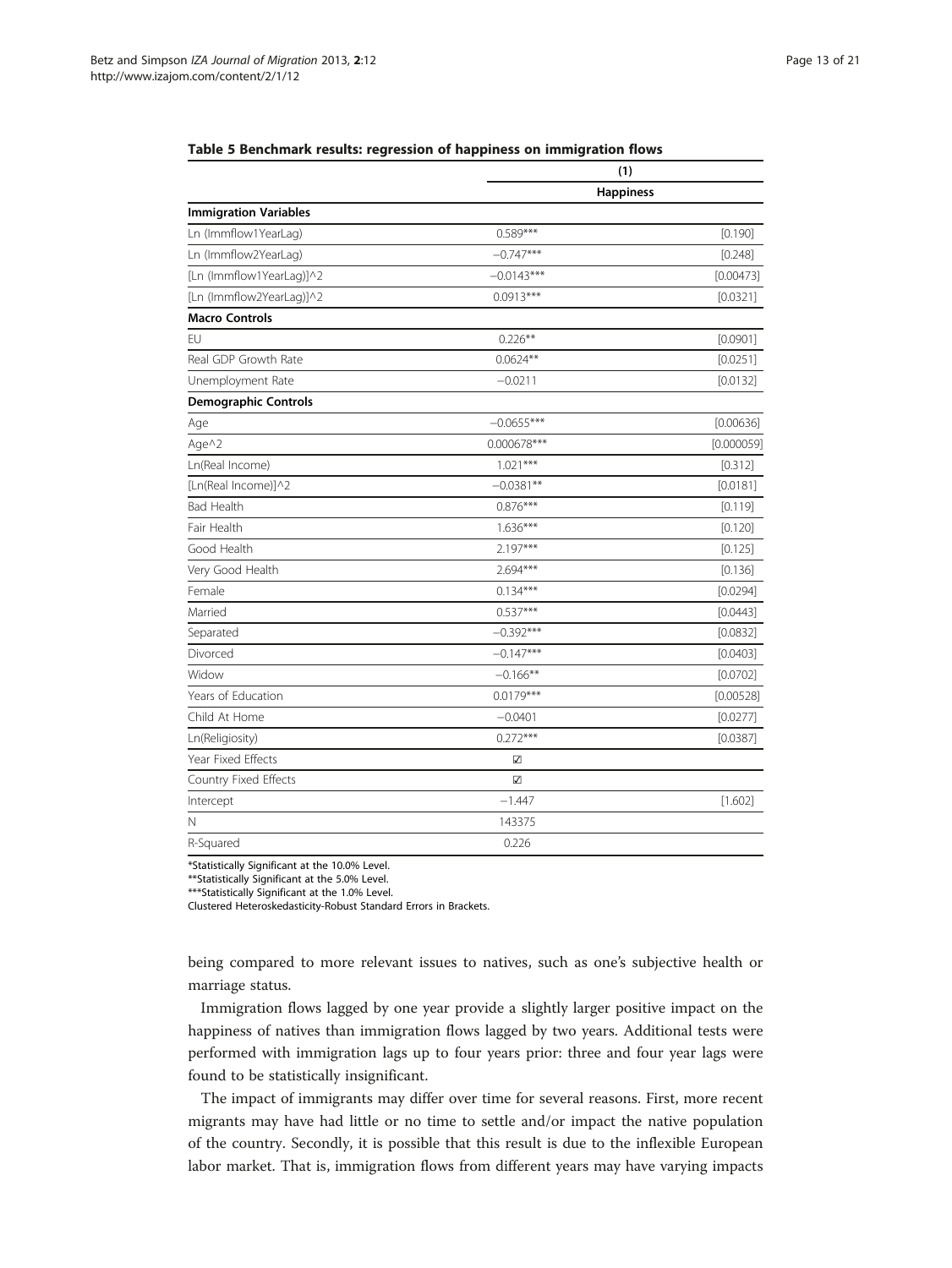on the local labor market due to rigidities and time constraints. This could be especially true if migrants mainly impact the local population through labor market interactions. As Akay et al. ([2012\)](#page-19-0) suggest when the economic outcomes of immigrants converge with that of natives, there may initially be utility generating benefits for natives, such as complementary factors of production, lower relative prices of goods and services produced by migrants, and improved labor market efficiency. But, this convergence may ultimately result in increased labor market competition, resulting in decreased utility for natives. Finally, these differences could be due to heterogeneity in immigration cohorts. As Borjas ([1989](#page-19-0)) states, immigration cohorts change in characteristics over time due to the adaptation and assimilation processes. These changes could include increases in productivity and changes in skill levels. As a result, immigrants from different time periods should not be considered to be a homogenous group. Our results confirm this, showing that immigrants over several years have differing impacts on the native populations. This may well be attributable to the assimilation process, or to changes in the composition of migrant patterns<sup>19</sup>.

In addition, the findings of previous researchers who look at the impact of immigration on natives<sup>20</sup> also suggest that immigration has a small impact, if any at all, on native populations. While we find significant effects, the magnitude of the effects are relatively small, given all other factors. For instance, compared to one's subjective health status, where having 'very good' health status has a relatively large and significant effect on native well-being<sup>21</sup>, holding all other factors constant, immigration flows have negligible impact on one's happiness. Furthermore, our study's findings seem to reflect similar magnitudes as the results of Akay et al. ([2012\)](#page-19-0).

The second section of Table [5](#page-12-0) illustrates the results of our regression that are specifically focused on macroeconomic control variables. We can see that the macroeconomic variables have the signs that one would expect intuitively. A one percentage point increase in real GDP growth is associated with an approximate 0.062 increase in one's self-reported happiness, which is statistically significant at the 1% level. We find no significant relationship between aggregate unemployment and the happiness of natives. Also included in our regressions are year fixed effects and an indicator variable for EU membership. We find that the coefficients for the 2004, 2006, and 2008 dummies are negative, compared to our 2002 base year. While the 2010 dummy is statistically insignificant, all other year dummies are statistically significant at the 10% level or better. This suggests that there are important differences in the well-being of natives over time that are not being captured by our control variables, consistent with the work of Easterlin ([2002](#page-20-0)), Veenhoven [\(1996\)](#page-20-0), and Ehrhardt et al. ([2000](#page-20-0)). In addition, our EU dummy suggests that respondents who lived in a country that transferred from non-EU to EU status experienced a 0.226 increase in happiness, on average, after the change in country status. This increase could be due to any changes in culture, policy, law, etc. that may come with EU accession.

The third section of our table depicts the results for our demographic control variables in our primary models. Every control variable is statistically significant at the 10% level or better, with the exception of having children in the home. In line with the results of other researchers<sup>22</sup>, we find a U-shaped relationship between happiness and age, with happiness being the lowest at an age of approximately 48. In addition, improved health, increased education, heightened religiosity, and being female are all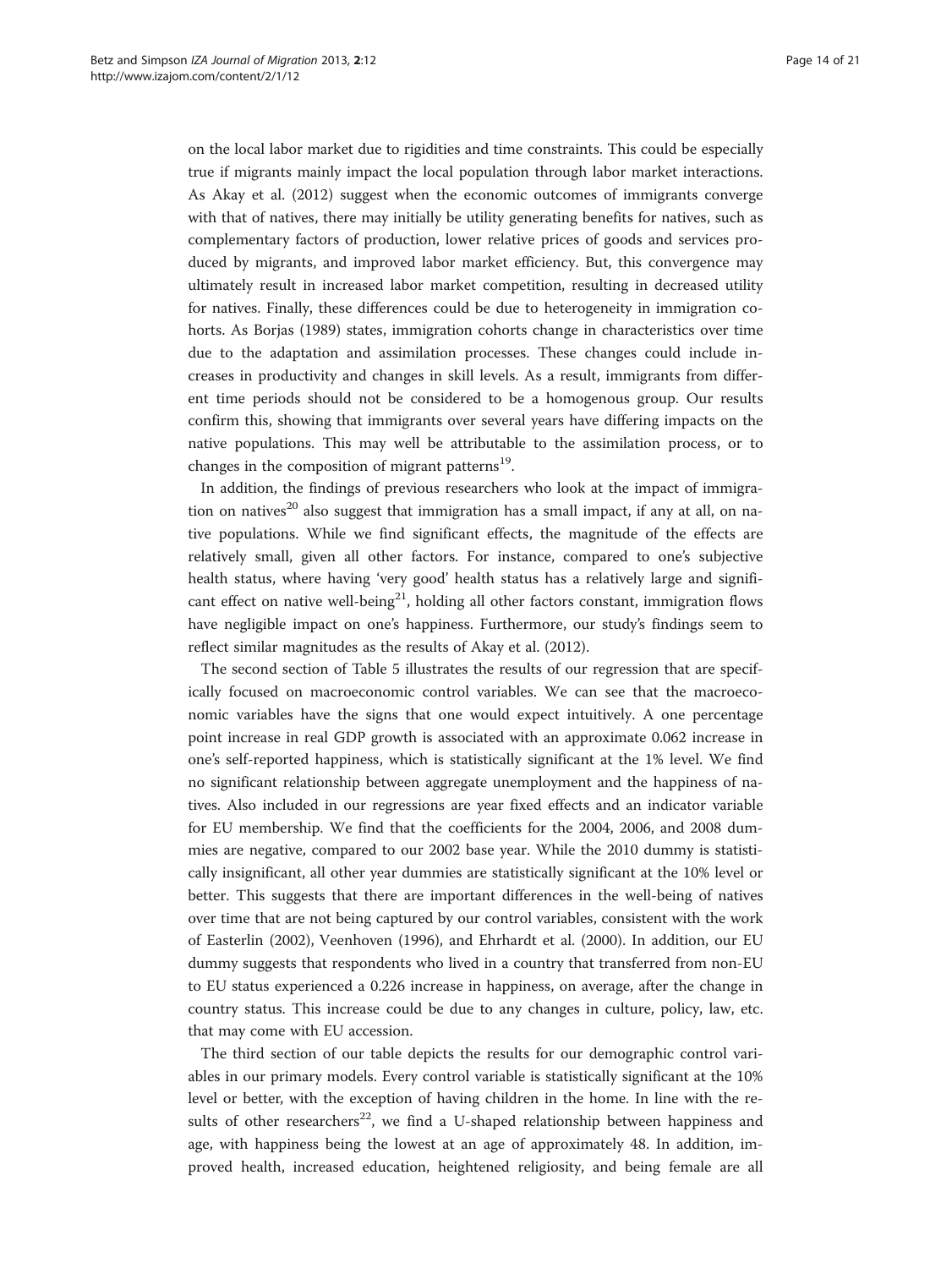associated with increases in happiness. Our results also indicate that real income has a positive effect on happiness up to a certain point, at which point additional income has diminishing impacts on happiness.

While the primary model is specified correctly, it is important to perform checks on the robustness of such a model to ensure that our results are consistent across multiple specifications, which are reported in Tables [6](#page-15-0) and [7.](#page-16-0) In regression 2, we only include lagged immigration flows from one year prior and its square. The coefficients on our variables of interest become insignificant in this model. This result suggests that the inclusion of immigration flows from two years prior is necessary for the proper interpretation of our results. Regression 3 (in Table [6](#page-15-0)) only includes a linear term for immigration flows from one year ago. This term captures the overall positive effect of immigration from one year ago, and confirms our results from our benchmark model. In regression 4, we only include immigration flows from two years prior. In this regression, our coefficients indicate that, on average, a 10% in immigration flows two years ago would have a 0.0056 increase in happiness, on a scale of 0 to 10, holding all other variables in our model constant. This result also confirms our benchmark model. Finally, regression 5 shows what happens when we do not include the squared term from our robustness check with only immigration flows from two years ago. Our coefficient on immigration flows in this model becomes statistically insignificant and reflects a smaller impact of immigration from two years ago than our benchmark model.

Table [7](#page-16-0) shows a continuation of robustness checks. In regression 6, all year fixed effects are removed from our model. We can see that this change causes several changes on our immigration variables. Mainly, the EU dummy and GDP growth rate are now insignificant at the 10% confidence level. In addition, the positive effects of immigration flows lagged one year are slightly larger. These results suggest that year fixed effects play an important role in accounting for the effect of immigration flows on the happiness of natives.

In regression 7, we remove the two macroeconomic controls and find that all immigration flow variables become statistically insignificant at the 10% level, indicating that the inclusion of macroeconomic variables is necessary to obtaining proper results in our model.

Removing all income variables from our regressions also provided us with evidence that our benchmark model is in fact robust with all of the estimated coefficients being larger (in absolute value terms) compared to the benchmark. This result indicates that the inclusion of income is necessary to prevent the overestimation of the effect of immigration on native happiness.

In order to provide a more detailed story on the impacts of immigration on native happiness, we also include several interaction terms in our regressions (the results are available upon request). First, we add an interaction between current immigration flows and real GDP growth to see if there is an association between GDP growth and immigrant flows and find that the signs and significance on the immigration flow variables are similar, but the estimated coefficients on the interaction terms are not significant. The results are similar when we interact immigration flows with years of education (of the native), suggesting that the effects on native well-being due to immigration do not depend on the education level of the native.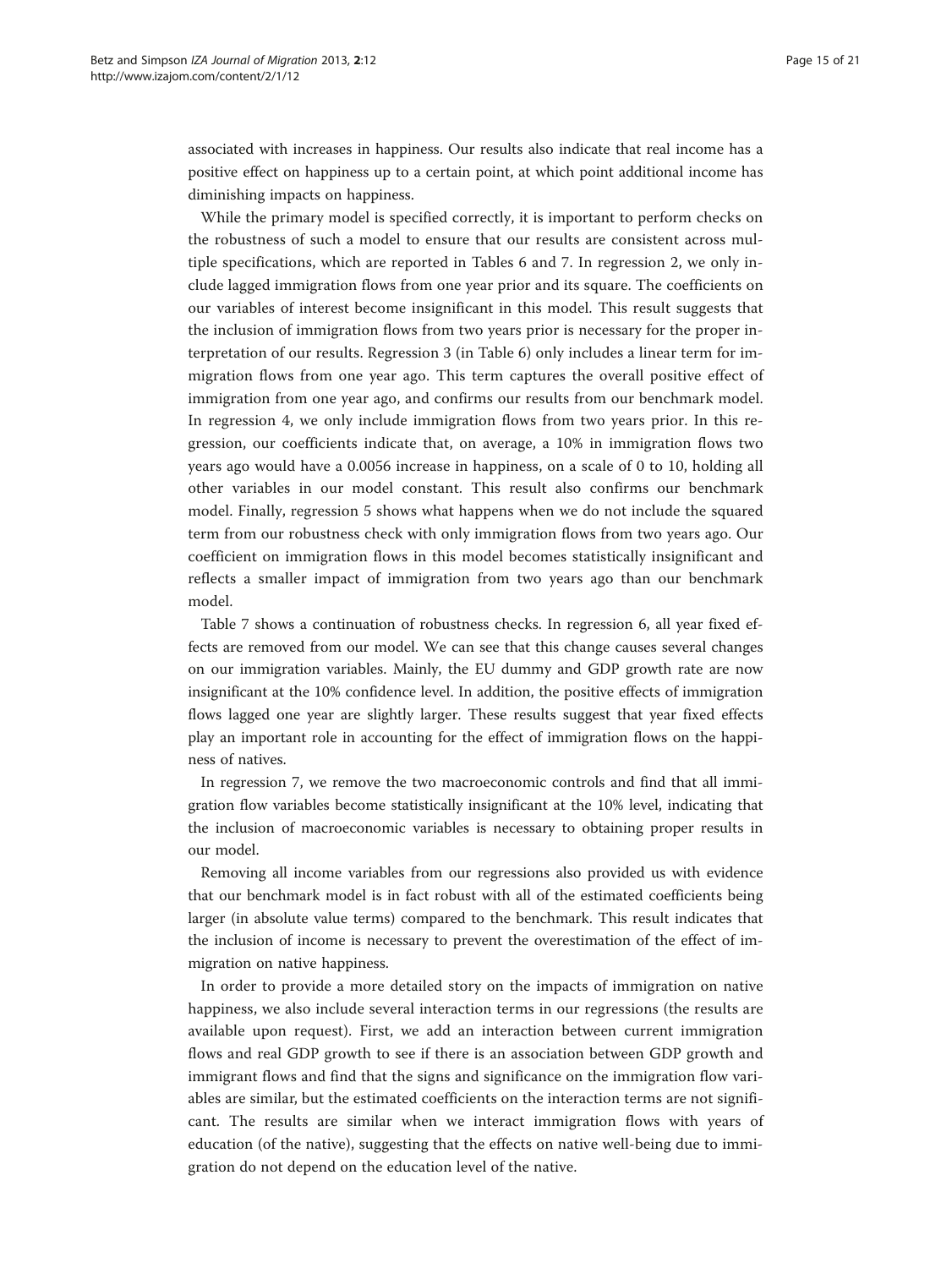#### <span id="page-15-0"></span>Table 6 Robustness checks

|                          | (2)                     | (3)                     | (4)                      | (5)              |  |
|--------------------------|-------------------------|-------------------------|--------------------------|------------------|--|
|                          | <b>Happiness</b>        | <b>Happiness</b>        | <b>Happiness</b>         | <b>Happiness</b> |  |
| Immigration Variables    |                         |                         |                          |                  |  |
| Ln (Immflow1YearLag)     | $-0.109$                | 0.0801                  |                          |                  |  |
|                          | [0.227]                 | [0.0765]                |                          |                  |  |
| Ln (Immflow2YearLag)     |                         |                         | $-0.420**$               | 0.00232          |  |
|                          |                         |                         | [0.203]                  | [0.00203]        |  |
| [Ln (Immflow1YearLag)]^2 | 0.00499                 |                         |                          |                  |  |
|                          | [0.00624]               |                         |                          |                  |  |
| [Ln (Immflow2YearLag)]^2 |                         |                         | $0.0566**$               |                  |  |
|                          |                         |                         | [0.0258]                 |                  |  |
| Year Dummies             |                         |                         |                          |                  |  |
| 2004                     | $-0.153**$              | $-0.144**$              | $-0.165***$              | $-0.150**$       |  |
|                          | [0.0563]                | [0.0521]                | [0.0587]                 | [0.0553]         |  |
| 2006                     | $-0.203***$             | $-0.196**$              | $-0.230***$              | $-0.201**$       |  |
|                          | [0.0722]                | [0.0738]                | [0.0804]                 | [0.0729]         |  |
| 2008                     | $-0.106*$               | $-0.100*$               | $-0.108*$                | $-0.105*$        |  |
|                          | [0.0551]                | [0.0568]                | [0.0558]                 | [0.0554]         |  |
| 2010                     | $-0.0279$               | $-0.0234$               | $-0.0645$                | $-0.0278$        |  |
|                          | [0.0695]                | [0.0686]                | [0.0839]                 | [0.0690]         |  |
| Macro Controls           | $\overline{\mathbf{v}}$ | $\overline{\mathbf{v}}$ | $\overline{\mathcal{L}}$ | $\sqrt{}$        |  |
| Demographic Controls     | $\overline{\mathbf{v}}$ | ☑                       | ☑                        | $\Delta$         |  |
| Country Fixed Effects    | $\overline{\mathbf{v}}$ | ☑                       | $\overline{\mathcal{L}}$ | $\Delta$         |  |
| N                        | 143375                  | 143375                  | 143375                   | 143375           |  |
| R-Squared                | 0.225                   | 0.225                   | 0.225                    | 0.225            |  |

\*Statistically Significant at the 10.0% Level.

\*\*Statistically Significant at the 5.0% Level.

\*\*\*Statistically Significant at the 1.0% Level.

Clustered Heteroskedasticity-Robust Standard Errors in Brackets.

We also include an interaction term that interacts immigration flows with the migrant stock of a country<sup>23</sup>, and find that the impact of migrants does not hinge on the size of a country's foreign population stock. Immigrant flows remain statistically significant, with similar signs and magnitudes as our benchmark model.

Finally, Table [8](#page-17-0) depicts a comparison between our (benchmark) happiness and life satisfaction models. One can see that the difference between using life satisfaction and happiness as a measure of subjective well-being is small in this instance. This is not surprising given the results of Blanchflower and Oswald [\(2004\)](#page-19-0) as well as Schyns ([1998](#page-20-0)). The main difference seems to be consistently higher, albeit marginally, standard errors when using life satisfaction. However, in line with the conclusions of many researchers, it cannot be concluded that there is one particular advantage of one measure of subjective well-being over another in every circumstance.

# V. Conclusion

The goal of this study is to analyze the effects of aggregate immigration flows into a given country on the well-being, both happiness and life satisfaction, of native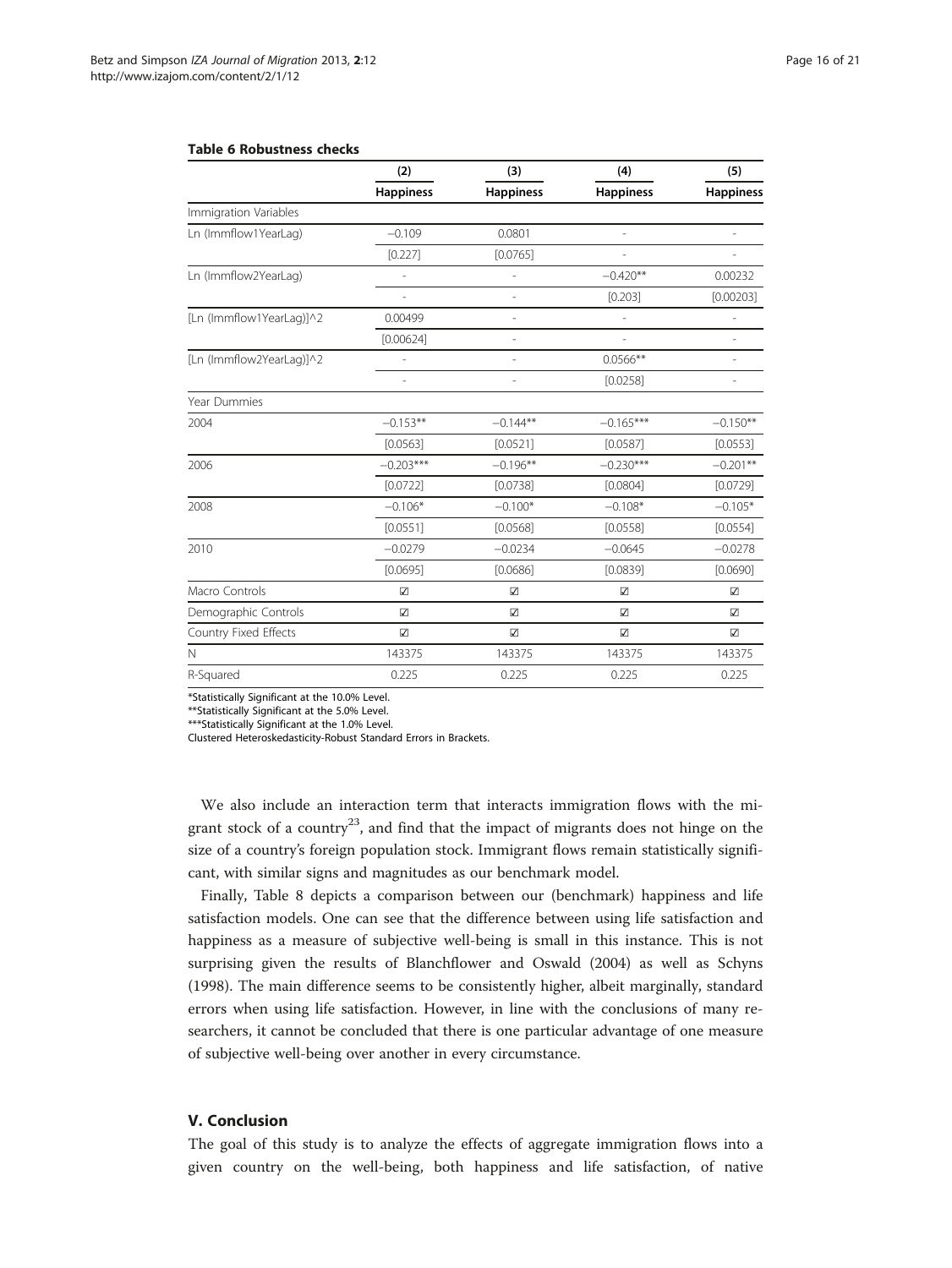#### <span id="page-16-0"></span>Table 7 Robustness checks

|                         | (6)                     | (7)                      | (8)                      |
|-------------------------|-------------------------|--------------------------|--------------------------|
|                         | <b>Happiness</b>        | <b>Happiness</b>         | <b>Happiness</b>         |
| Ln (Immflow1YearLag)    | $0.730***$              | 0.316                    | $0.752***$               |
|                         | [0.250]                 | [0.405]                  | [0.216]                  |
| Ln (Immflow2YearLag)    | $-0.766***$             | $-0.320$                 | $-0.920***$              |
|                         | [0.238]                 | [0.312]                  | [0.241]                  |
| [Ln(Immflow1YearLag)]^2 | $-0.0189***$            | $-0.00416$               | $-0.0184***$             |
|                         | [0.00653]               | [0.0117]                 | [0.00529]                |
| [Ln(Immflow2YearLag)]^2 | $0.0921***$             | 0.0165                   | $0.120***$               |
|                         | [0.0286]                | [0.0392]                 | [0.0319]                 |
| EU                      | 0.130                   | $0.388*$                 | $0.245***$               |
|                         | [0.105]                 | [0.209]                  | [0.0791]                 |
| Real GDP Growth Rate    | 0.0375                  |                          | $0.0665**$               |
|                         | [0.0228]                |                          | [0.0267]                 |
| Unemployment Rate       | $-0.0272**$             |                          | $-0.0282**$              |
|                         | [0.0115]                |                          | [0.0123]                 |
| Ln(Real Income)         | $1.075***$              | $1.061***$               |                          |
|                         | [0.317]                 | [0.322]                  | $\overline{\phantom{0}}$ |
| [Ln(Real Income)]^2     | $-0.0408**$             | $-0.0400**$              |                          |
|                         | [0.0183]                | [0.0184]                 |                          |
| 2004                    |                         | $-0.0653$                | $-0.159***$              |
|                         |                         | [0.0708]                 | [0.0556]                 |
| 2006                    |                         | $-0.0711*$               | $-0.298***$              |
|                         | J.                      | [0.0405]                 | [0.0843]                 |
| 2008                    |                         | $-0.109$                 | $-0.169***$              |
|                         |                         | [0.0858]                 | [0.0571]                 |
| 2010                    |                         | 0.0157                   | $-0.109$                 |
|                         | i,                      | [0.108]                  | [0.0881]                 |
| Demographic Controls    | ☑                       | $\overline{\mathcal{L}}$ | $\overline{\mathcal{L}}$ |
| Country Fixed Effects   | $\overline{\mathbf{v}}$ | $\overline{\mathbf{V}}$  | $\overline{\mathcal{L}}$ |
| Intercept               | $-1.802$                | $-1.466$                 | 3.892***                 |
|                         | [1.774]                 | [1.780]                  | [0.580]                  |
| Ν                       | 143375                  | 143375                   | 143375                   |
| R-squared               | 0.225                   | 0.224                    | 0.214                    |

\*Statistically Significant at the 10.0% Level.

\*\*Statistically Significant at the 5.0% Level.

\*\*\*Statistically Significant at the 1.0% Level.

Clustered Heteroskedasticity-Robust Standard Errors in Brackets.

populations. While this study is only a preliminary exploration of a relatively unexplored topic, its findings could have important implications for future immigration policy. Most previous research has focused on specific impacts of immigration on areas of the native population's life, focusing on labor market implications and often giving contradicting results. Our study was the first to utilize the European Social Survey to examine the impact of international migration inflows on a native population's subjective well-being across multiple nations.

The results of this study indicate that aggregate immigrant flows into a given country do in fact have a positive effect on the subjective well-being of native populations, with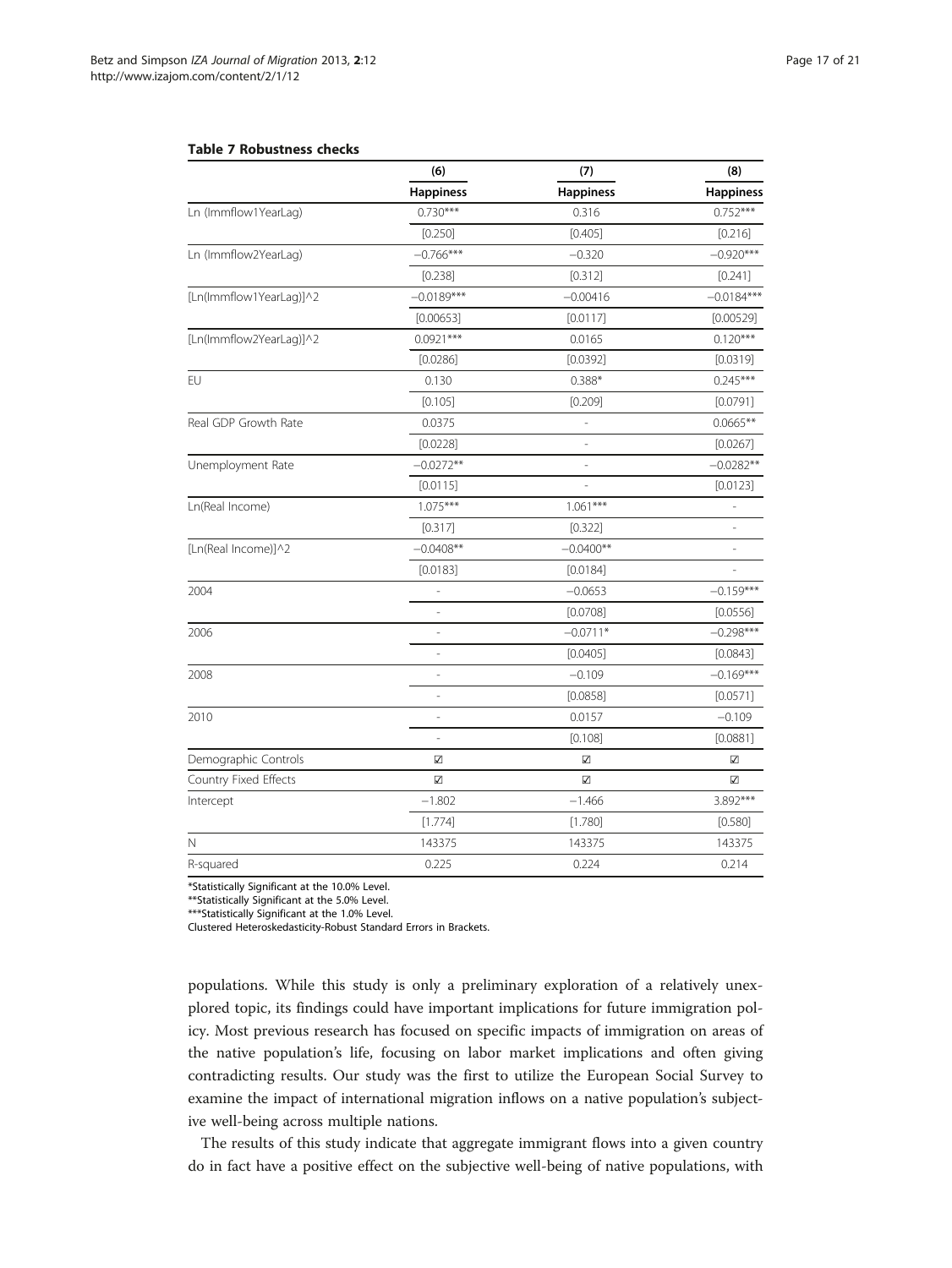|                         | <b>Benchmark</b>        |                   |
|-------------------------|-------------------------|-------------------|
|                         | <b>Happiness</b>        | Life satisfaction |
| Ln (Immflow1YearLag)    | $0.589***$              | $0.655*$          |
|                         | [0.190]                 | [0.327]           |
| Ln (Immflow2YearLag)    | $-0.747***$             | $-0.741**$        |
|                         | [0.248]                 | [0.329]           |
| [Ln(Immflow1YearLag)]^2 | $-0.0143***$            | $-0.0178*$        |
|                         | [0.00473]               | [0.00905]         |
| [Ln(Immflow2YearLag)]^2 | $0.0913***$             | $0.100**$         |
|                         | [0.0321]                | [0.0384]          |
| <b>FU</b>               | $0.226***$              | 0.157             |
|                         | [0.0901]                | [0.147]           |
| Intercept               | $-1.447$                | $-0.637$          |
|                         | [1.602]                 | [1.547]           |
| Macro Controls          | ☑                       | ☑                 |
| Demographic Controls    | $\overline{\mathbf{v}}$ | ☑                 |
| Year Fixed Effects      | V                       | V                 |
| Country Fixed Effects   | V                       | V                 |
| N                       | 143375                  | 143375            |
| R-Squared               | 0.226                   | 0.236             |

#### <span id="page-17-0"></span>Table 8 OLS regression results – happiness vs. life satisfaction

\*Statistically Significant at the 10.0% Level.

\*\*Statistically Significant at the 5.0% Level.

\*\*\*Statistically Significant at the 1.0% Level.

Clustered Heteroskedasticity-Robust Standard Errors in Brackets.

recent immigration flows (one-year lagged) having a slight positive impact on the selfreported happiness of natives and more assimilated migrants (two-year lagged) having smaller positive impacts on native welfare. After two years, the effects of immigration on native populations become statistically insignificant. However, it is important to note that the overall effects of migration on natives are very small. As a result, only large immigration shocks would have a palpable effect on the well-being of native populations.

When the conclusions of this study are combined with prior research on the impact of immigration on native populations, it becomes evident that immigration likely has a net positive impact on the welfare of natives. As a result, one could infer that the costs of immigration, such as marginally negative wage and employment impacts for natives, could easily be balanced or even surpassed by the benefits of migration, such as improved labor market efficient, aggregate economic growth, and lower relative prices of immigrant produced goods and services.

However, research on this topic remains scarce, and the exact channels through which immigration impacts the well-being of immigrants have not yet been pinpointed. Further research could examine the specific happiness impacts of immigrant groups of various human capital levels, demographic factors, and length of stay on native populations. The amount of interaction between immigrants in the destination country could also have a significant influence on how immigrants affect the happiness of natives. In order to carry out future research, more detailed datasets combining disaggregated immigration statistics and happiness are necessary.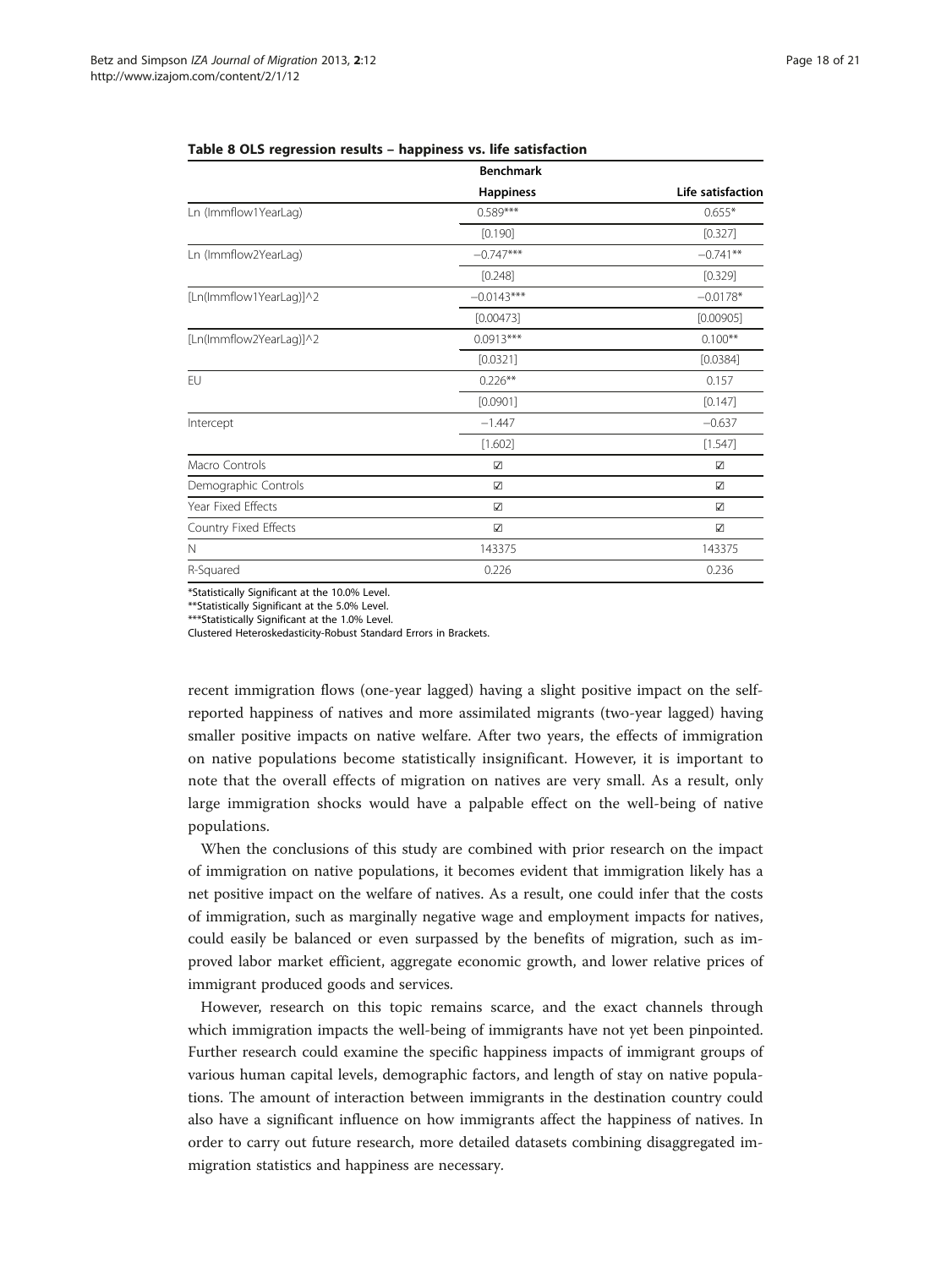#### Endnotes

<sup>1</sup>INKAR stands for Indikatoren und Karten zur Raumentwicklung. This dataset contains local labor market characteristics and crucial immigration information that Akay et al. [\(2012\)](#page-19-0) utilized in combination with the GSOEP dataset.

 $2$ The paper also provides estimates using OLS, ordered probit, random-effects and fixedeffects models. However, with few exceptions, all models provide similar estimates.

 $3$ For further background on happiness research as it relates to migration, we refer the reader to Simpson ([2013\)](#page-20-0).

<sup>4</sup> Another study conducted by Ottaviano and Peri [\(2012](#page-20-0)) finds that immigration has a positive impact on high-skilled native wages and a small negative impact on low-skilled native wages.

5 Gonzalez and Ortega [\(2009](#page-20-0)) note that Spanish provinces gained, on average, 17% of their initial workforce in immigration flows between 1998 and 2008. In the UK, immigration flows have increased by approximately 65% from 2000 to 2009 according to OECD data.

6 See Ohtake ([2012](#page-20-0)), Clark and Oswald ([1994](#page-19-0)), Van Praag and Ferrer-i-Carbonell ([2002](#page-20-0)), Gerlach and Stephan ([1996](#page-20-0)), and Blanchflower and Oswald [\(2004](#page-19-0)).

 $7$ See section IIIa for more information about exaggeration effects.

<sup>8</sup>However, our results are robust to a linear specification in immigration flows, with point estimates in the  $10^{-4}$  range.

<sup>9</sup>See Frey and Stutzer ([2002\)](#page-20-0), Layard ([2005](#page-20-0)), Kahneman and Krueger ([2006](#page-20-0)), Helliwell ([2007](#page-20-0)), Easterlin and Angelescu ([2010](#page-20-0)), Safi ([2010](#page-20-0)), Polgreen and Simpson [\(2011\)](#page-20-0), and Stevenson and Wolfers [\(2008, 2009\)](#page-20-0).

 $10$ Supplementary data for non-OECD countries was obtained from Eurostat and the World Bank ([2013](#page-20-0)) statistical databases.

 $11$ See Bartram [\(2010, 2011\)](#page-19-0), Frey and Stutzer ([2002](#page-20-0)), and Clark et al. [\(2008\)](#page-19-0).

 $12$ For the purpose of this study, all income figures were calculated annually.

<sup>13</sup>For further information on income measurements used in the ESS, see the European Social Survey Cumulative File Study Description ESS ([2011\)](#page-20-0).

 $14$ See Oswald ([1997\)](#page-20-0), Blanchflower and Oswald ([2004](#page-19-0)), Ball and Chernova ([2008](#page-19-0)), and Popova and Otrachshenko [\(2011\)](#page-20-0).

<sup>15</sup>The exact question regarding religiosity is worded in the ESS as follows: "Regardless of whether you belong to a particular religion, how religious would you say you are?"

<sup>16</sup>For more information on the proper weighting of the cumulative ESS dataset, see [http://ess.nsd.uib.no/ess/doc/Weighting\\_ESS\\_cumulative\\_data.pdf](http://ess.nsd.uib.no/ess/doc/Weighting_ESS_cumulative_data.pdf)

 $17<sup>47</sup>$ "Immflow" represents the immigrant flows in our regression tables. Lagged variables will include an added specification indicating how many years they are lagged by. For instance, immigration flows that are lagged two years will be denoted as "Immflow2YearLag."

<sup>18</sup>Where appropriate, all results are evaluated using the sample mean of 4.213. Therefore, the evaluation of the squared term is calculated as follows:  $\frac{2\beta_2 \ln(F_{t-y})}{10}$  for a 10 percentage point increase in immigrant flows.

<sup>19</sup>Unfortunately, we could not obtain a dataset that decomposes immigrant flows according to labor market skills or education level.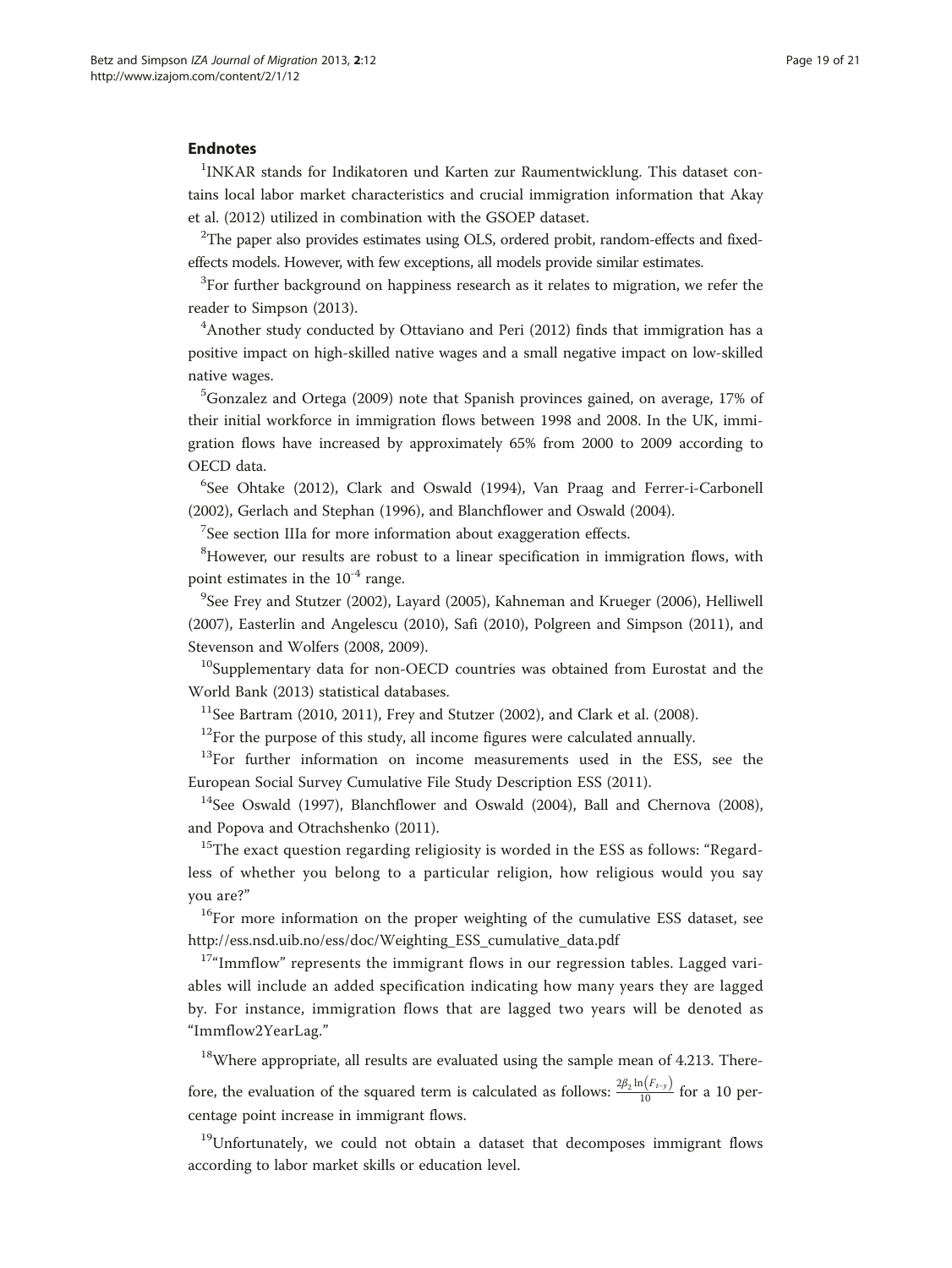<span id="page-19-0"></span> $^{20}$ Examples include Card (2007), Card and Lewis (2007), and Dustmann et al. (2005).

 $^{21}$ A result confirmed by other researchers, including Ball and Chernova (2008), Safi ([2010](#page-20-0)), and Bartram (2011).

 $22$ See Oswald ([1997\)](#page-20-0), Blanchflower and Oswald (2004), Ball and Chernova (2008), and Popova and Otrachshenko [\(2011](#page-20-0)).

#### Competing interests

The IZA Journal of Migration is committed to the IZA Guiding Principles of Research Integrity. The authors declare that they have observed these principles.

#### Acknowledgements

The authors would like to thank seminar participants at Colgate University and the conference on Migration: Global Development, New Frontiers at University College London in 2013. We also thank Martin Guzi for sharing his data with us, and an anonymous referee. We thank the Division of Social Sciences at Colgate University who funded Betz through a summer research grant in 2012. Responsible editor: Amelie F Constant

#### Author details

<sup>1</sup>Department of Economics, Colgate University, 13 Oak Dr, Hamilton, New York 13346, USA. <sup>2</sup>Department of Economics, Colgate University and IZA, 13 Oak Dr, Hamilton, New York 13346, USA.

#### Received: 25 April 2013 Accepted: 3 July 2013 Published: 1 August 2013

#### References

Akay A, Constant A, Giuletti C (2012) The impact of immigration on the well-being of natives. IZA Discussion Paper No. 6630<http://ftp.iza.org/dp6630.pdf>

Angrist J, Kugler A (2002) Protective or counter-productive? Labor market institutions and the effect of immigration on EU natives. IZA Discussion Paper No. 433<http://ftp.iza.org/dp433.pdf>

Ball R, Chernova K (2008) Absolute income relative income and happiness. Social Indicators Research 88(3):497–529 Bălțătescu S (2007) Central and eastern European migrant's subjective quality of life. A comparative study. Journal of Identity and Migration Studies 1(2):67–81

Bartram D (2010) International migration open borders debates and happiness. International Studies Review 12:339–361 Bartram D (2011) Economic migration and happiness: Comparing immigrants' and natives' happiness gains from income. Social Indicators Research 103(1):57–76

Bertrand M, Duflo E, Mullainathan S (2004) How much should we trust differences-in-differences estimates? The Quarterly Journal of Economics 119(1):249–275

Blanchflower D, Oswald A (2004) Well-being over time in Britain and the USA. Journal of Public Economics 88:1359–1386 Boeri T (2010) Immigration to the land of redistribution. Economica 77:651–687

Borjas G (1989) Economic theory and international migration. International Migration Review 23(3):457–485

Borjas G (1995) The economic benefits from immigration. The Journal of Economic Perspectives 9(2):3–22

Borjas G (2001) Does immigration grease the wheels of the labour market? Brookings Papers on Economic Activity 1:69–119 Borjas G (2003) The labor demand curve is downward sloping: Re-examining the impact of immigration on the labor market. The Quarterly Journal of Economics 118(4):1335–1374

Borjas G, Katz L (2005) The evolution of the Mexican-born workforce in the United States. National Bureau of Economic Research Working Paper 11281

Borraz F, Rossi M, Pozo S (2008) And what about the family back home? International migration and happiness. Working Paper Universidad de la Republica Documento No. 03/08<http://decon.edu.uy/publica/2008/0308.pdf>

Butcher K, Card D (1991) Immigration and wages: Evidence from the 1980s. American Economic Review 81(2):292–296 Card D (1990) The impact of the Mariel boatlift on the Miami labor market. Industrial and Labor Relations Review 43

(1):245–257

Card D (2001) Immigrant inflows native outflows and the local labor market impacts of higher immigration. Journal of Labor Economics 19(1):22–64

Card D (2007) How immigration affects US cities. CReAM Discussion Paper no 11/07 [http://davidcard.berkeley.edu/](http://davidcard.berkeley.edu/papers/immig-affect-us.pdf) [papers/immig-affect-us.pdf](http://davidcard.berkeley.edu/papers/immig-affect-us.pdf)

Card D, Lewis E (2007) The diffusion of Mexican immigrants during the 1990s: Explanations and impacts. In: Borjas G (ed) Mexican immigration to the United States. University of Chicago Press

Carrasco R, Jimeno J, Ortega A (2008) The effect of immigration on the labor market performance of native-born workers: Some evidence for Spain. Journal of Population Economics 21(3):627–648

Clark A, Oswald A (1994) Unhappiness and unemployment. The Economic Journal 104(424):648–659

Clark A, Frijters P, Shields M (2008) Relative income happiness and utility: An explanation for the Easterlin paradox and other puzzles. Journal of Economic Literature 46(1):95–144

Di Tella R, MacCulloch R (2006) Some uses of happiness data in economics. Journal of Economic Perspectives 20(1):25–46 Dustmann C, Fabbri F, Preston I, Wadsworth J (2003) The local labour market effects of immigration in the UK. Home Office Online Report 06/03<http://eprints.ucl.ac.uk/14331/1/14331.pdf>

Dustmann C, Fabbri F, We P (2005) The impact of immigration on the British labour market. The Economic Journal 115 (November):F324–F341

Easterlin R (1974) Does economic growth improve the human lot? Some empirical evidence. In: David P, Reder M (ed) Nations and households in economic growth: essays in honour of Moses Abramovits. Academic Press, New York and London